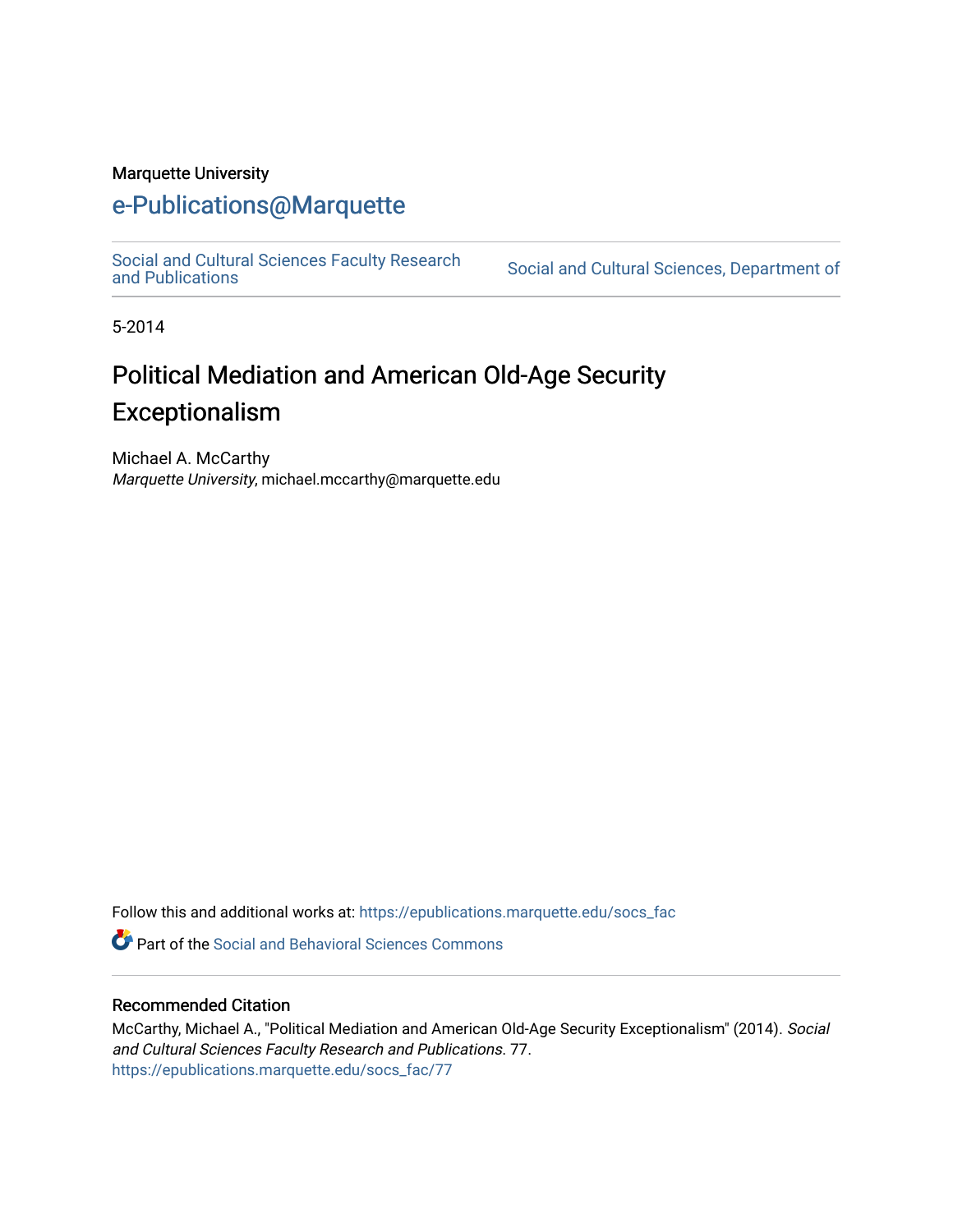### **Marquette University**

# **e-Publications@Marquette**

# *Social and Cultural Sciences Faculty Research and Publications/College of Arts and Sciences*

*This paper is NOT THE PUBLISHED VERSION;* **but the author's final, peer-reviewed manuscript.** The published version may be accessed by following the link in the citation below.

*Work and Occupations*, Vol. 41, No. 2 (May 1, 2014): 175-209[. DOI.](https://doi.org/10.1177%2F0730888413498756) This article is © SAGE Publications and permission has been granted for this version to appear in [e-Publications@Marquette.](http://epublications.marquette.edu/) SAGE Publications does not grant permission for this article to be further copied/distributed or hosted elsewhere without the express permission from SAGE Publications.

# Political Mediation and American Old-Age Security Exceptionalism

### Michael A. McCarthy

The Max Planck Institute for the Study of Societies, Cologne, Germany

### Abstract

Debates over America's heavy reliance on employer-provided private pensions have understated the profound role organized labor played after World War II. Archival evidence from prominent unions and business associations suggests that the shift in organized labor's strategy after the New Deal toward electoral activity helps explain critical interventions by Northern Democrats into the system of private pensioning in the postwar period that laid the foundation for America's old-age security system. Such a strategy was insufficient, however, to expand Social Security. This article offers a political mediation account of electoral activity as a source of labor influence on social policy that draws on political institutionalist and class power theories.

### Keywords

employment benefits, retirement pensions, collective bargaining, labor movements, labor politics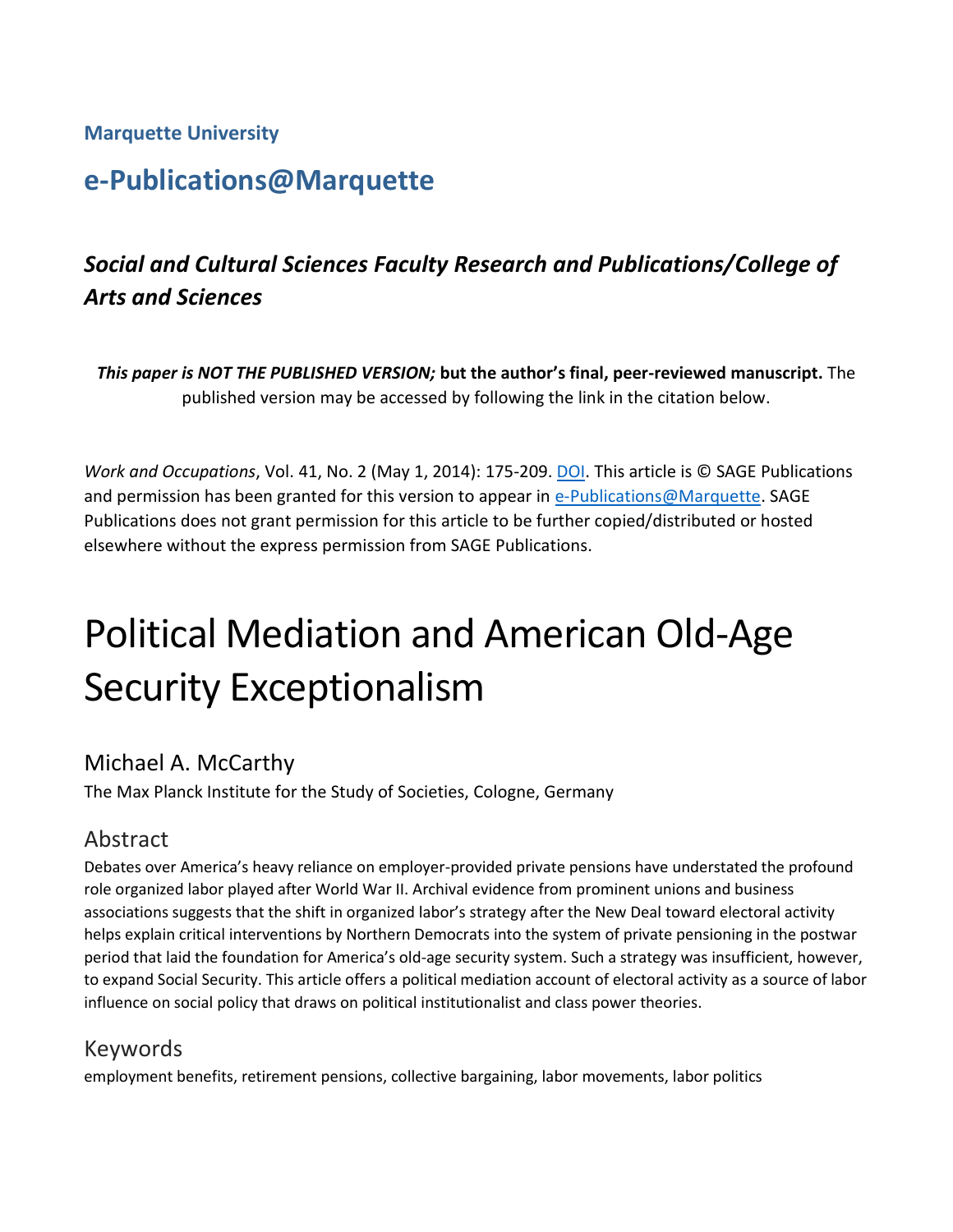America's comparatively small welfare state has made it a favorite test case for social policy scholars. However, only recently have scholars begun to consider the United States' heavier reliance on private, employer-provided social programs (Gottschalk, 2000; Howard, 1997). The private welfare sector in the United States is the largest in the world, leading some to conclude that it is a central aspect of American exceptionalism (Hacker, 2002). In 2005, expenditures on private social programs accounted for 10.1% of gross domestic product (GDP), far above the Organisation for Economic Co-operation and Development (OECD) average of 2.9% (Adema & Ladaique, 2009, p. 29).<sup>1</sup> Somewhat surprisingly, this is also true of old-age security, an area with an established public program; 45.1% of retirement income in the United States derives from employer-provided private pensions, well above the OECD average of 19.5% (OECD, 2009).

The timing of the expansion of private pensions in the United States is a critical part of America's public–private pensioning mix. Public and private pensions did not gradually grow at the same rate in parallel to one another. Instead, their development was temporally uneven. In the postwar period, after the large-scale expansion of public pensions with the 1935 passage of the Social Security Act (SSA) and the 1939 amendments, the dominant trend was the expansion of private, collectively bargained pensions (National Industrial Conference Board [NICB], 1950a). This then triggered an expansion of private pensions in the nonunion private sector. Although amendments to the SSA in 1950 and 1954 moved the public system toward universality, the next time replacement rates were expanded beyond correcting for inflation was under the Republican presidency of Richard Nixon in the early 1970s. This raises a question about the American case: What factors at play in the postwar era explain the expansion of private pensions while the public system largely stagnated?

Using archival evidence from prominent unions and business associations, I show how a political alliance between the Congress of Industrial Organizations (CIO) and Northern Democrats helped shift American old-age security toward private, collectively bargained pensioning between 1940 and 1965. After the war, CIO electoral activity led to critical Northern Democrat interventions in labor–management disputes that legitimated and mandated collective bargaining over private plans. Yet organized labor supported expansions in both private and public old-age security. Electoral activity, however, was not a sufficient cause of expansions in the replacement rates for social security.

I draw several theoretical conclusions from the research. First, I challenge traditional institutionalist approaches that downplay the influence of class-related actors on welfare development. Labor played a critical role in the making of America's old-age security system. Second, however, I show that simply relying on balance of class forces arguments is an insufficient alternative to institutionalism. Union agency bore directly on developments in the pension system, but their influence was mediated by the existing arrangement of political institutions (Amenta, 2006; Hacker & Pierson, 2002; Hicks, 1999; Huber & Stephens, 2001). Finally, incorporating class power approaches into a theory of social policy development requires identifying the mechanism of labor influence at work (Hedström, 2005). To do so, I present a middle-range theory of labor's electoral activity, which is not captured in existing accounts. In the American context, I find that the strategic orientation of labor not only bears on whether pension programs are enacted but also on whether they are public or private.

My argument proceeds as follows: First, I review existing political institutionalist and class power approaches to American welfare development. I show that both are insufficient and instead offer more convincing explanations when combined and framed at a middle level of abstraction. To do so, I propose an account of the relationship between American labor's electoral activity and welfare outcomes to show how political institutions mediate union influence on policy development. I then map out the research design, both discussing the archival documents that I drew on and the analytical strategies that I employ. Next, I begin my empirical analysis by briefly sketching the history of the political alliance formed between the CIO and Northern Democrats in the years after the New Deal. Finally, I consider the development of public and private pensions in the United States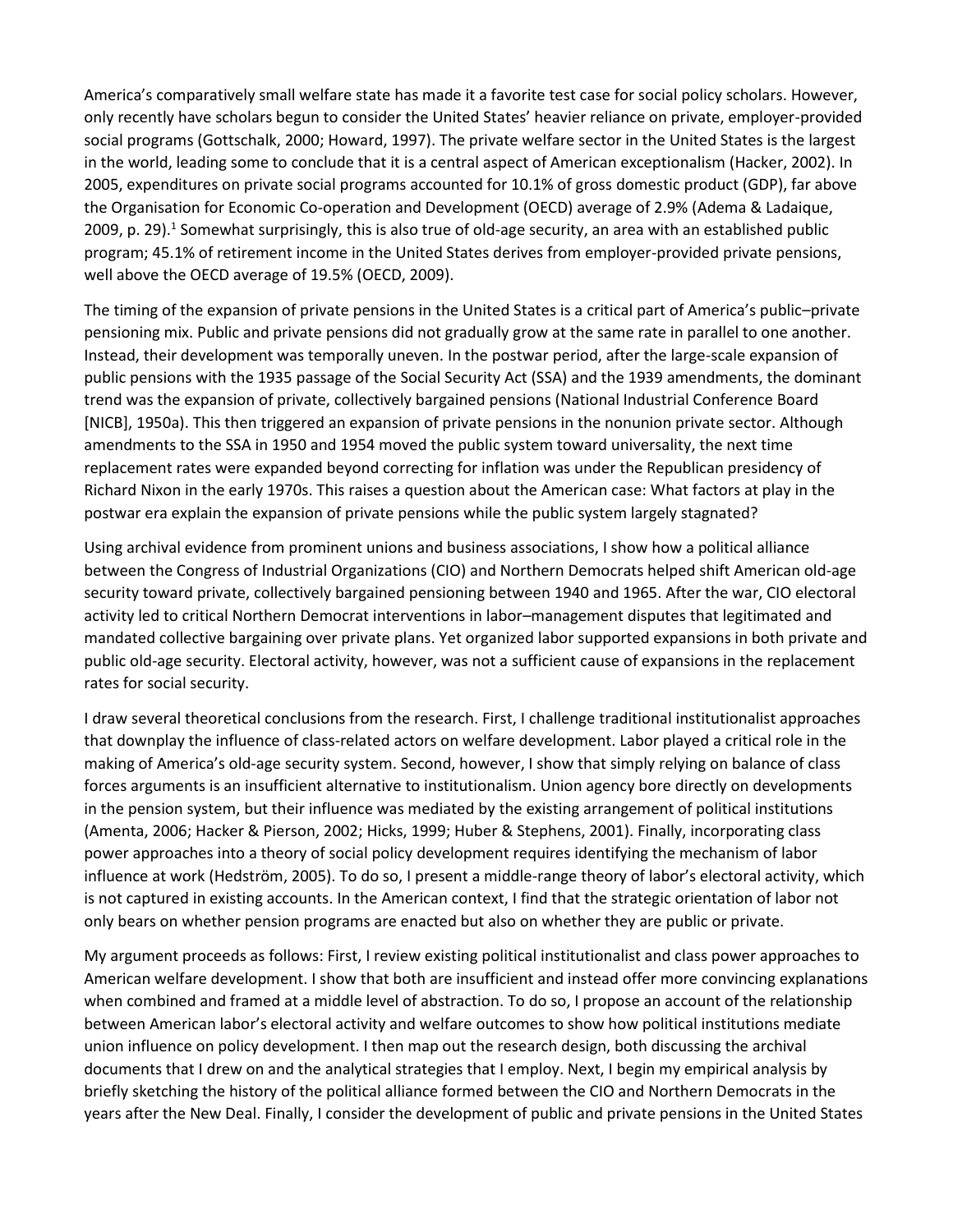from 1940 to 1965, first demonstrating the empirical shortcomings of political institutionalist and class power approaches and then offering evidence for a theory of politically mediated labor influence.

# Approaches to Pension Development in the United States

For almost two decades, the most prominent studies of American welfare development employ a political institutionalist approach (e.g., Amenta, 1998; Hacker, 2002; Orloff, 1993; Pierson, 1996; Skocpol, 1992). Pioneered by Skocpol and her colleagues (e.g., Skocpol, 1979, 1992; Skocpol & Amenta, 1986), the approach proposes that political institutions create constraints and opportunities that shape national welfare arrangements. While this field is far from unified, studies in this vein tend to emphasize two causal properties of political institutions: state structure and policy legacies. Timing of democratization (Skocpol, 1992), a 19thcentury patronage system (Amenta, 1998, p. 24; Orloff & Skocpol, 1984), uneven democratic development (Amenta, 1998), party control (Hooks & McQueen, 2010; Huber & Stephens, 2001), and the constitutional rules of the game (Immergut, 1992; Lipset & Marks, 2000) are all used within this framework to help explain the development of particular welfare provisions in the United States.

A key contribution of political institutionalism is to pose questions and offer explanations at a lower level of abstraction than earlier approaches (Hedström & Udehn, 2009). Earlier welfare state theory tended to ask about the broad relationship between industrialization (e.g., Wilensky, 1965) and capitalism (e.g., Offe, 1984) on the one hand and welfare state development on the other. Institutionalists have rightly responded that "it depends," since capitalist democracies take widely divergent institutional forms (Hacker & Pierson, 2002, p. 282). As such, institutionalist theory is built around examinations of policy development in particular issue areas using detailed case studies (e.g., Hacker, 1998; Skocpol, 1992) and cross-national policy comparisons (Myles & Pierson, 2001; Thelen, 2004).

Institutionalists persuasively argue that the peculiarities of American institutions have played an important role in shaping the private American welfare state. However, several of these scholars acknowledge that without an account of the interests and sources of influence of key class-related groups, political institutionalism alone is insufficient (e.g., Hacker & Pierson, 2002, 2010). The institutionalist literature, however, does not offer a systematic account of class influence, and as a result, the existing institutionalist explanations of private pension development are incomplete. As I demonstrate in the empirical section of this article, policy incentives alone fail to explain the rapid expansion of private pensions after the war.

Class power theories of social policy change offer an alternative to institutionalist arguments (Esping-Andersen, 1990; Korpi, 2006; Korpi & Palme, 2003). In particular, they point to the usefulness of treating welfare formation as an outcome of, and arena for, antagonisms between class-related challengers and elites.<sup>2</sup> According to the approach, unequal politico-economic relationships facilitate the formation of social groups with competing interests and distinct access to assets which can be used to achieve those interests (Esping-Andersen, 1988; Stephens, 1979), and the context of labor market institutions imposes constraints on the use of these assets (Korpi, 1989). For instance, business will have greater access to economic assets, and labor's most powerful asset is its potential numbers, that is, its labor power (Korpi, 2006). Welfare gains are typically won when labor can successfully mobilize its numbers against the economic power of business and can elect social democratic parties into government or pressure existing parties (Hicks, Misra, & Ng, 1995).

While their theoretical claims are sound, most class power approaches are limited analytically in an important way. Although class power theories usefully bring nonstate actors and interests into the picture, their analyses are developed at such a high level of abstraction that the middle-range institutional mechanisms of the sort that political institutionalists consider disappear. Class power approaches ultimately point to balance of class forces arguments—when labor is strong it wins social policy gains, when business is strong it rolls them back (Misra,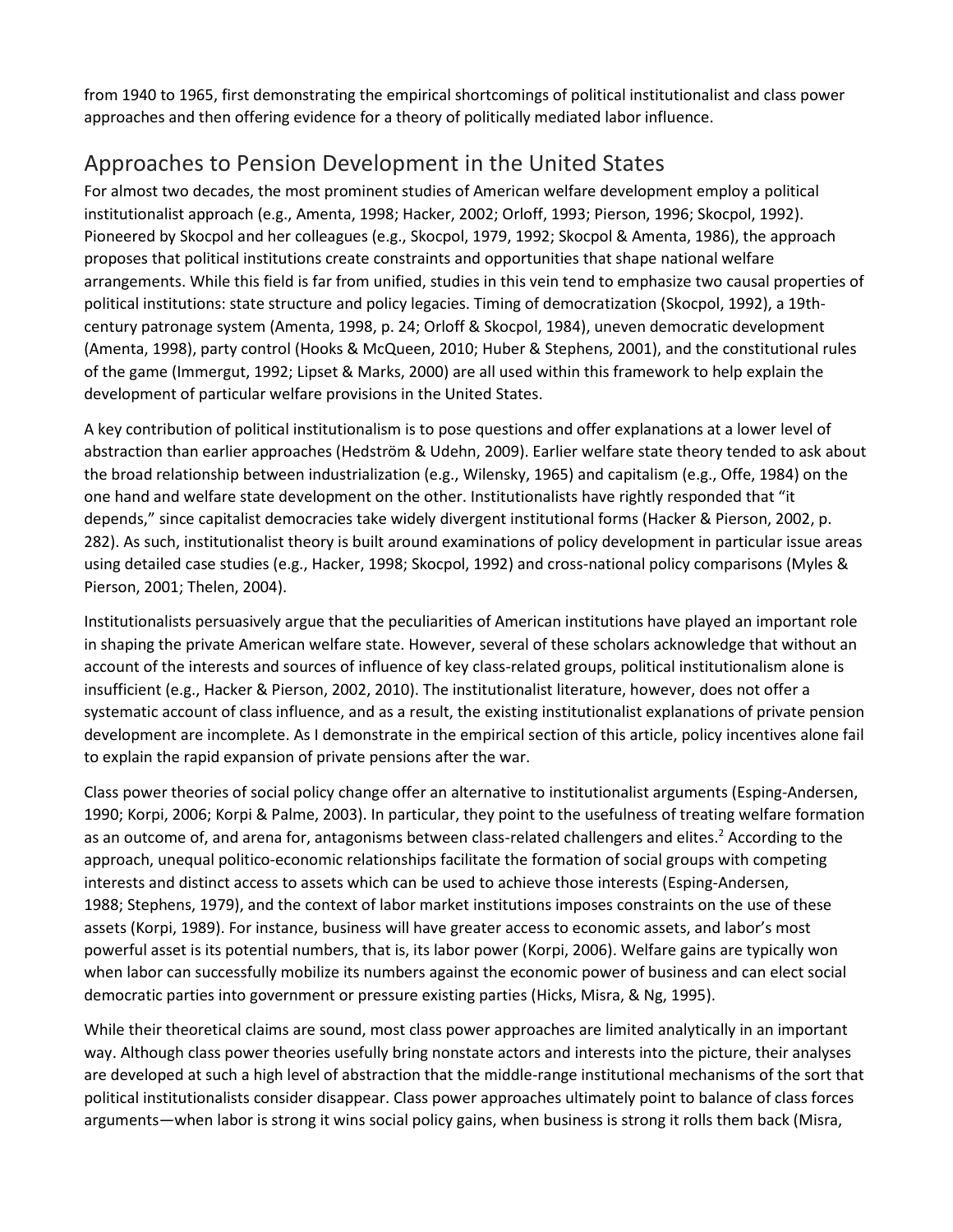2002). While this has merit, it fails to theorize the specific ways labor and business influence social policy given the variation in the institutional constraints that they face and, as a result, fails to provide an adequate account of pension development in the postwar period.

Electoral Activity as a Mechanism of Labor Influence on American Social Policy As an alternative, my argument builds on studies that explore the joint effects of class and institutions on policy change (Amenta, 2006; Amenta & Halfmann, 2000; Amenta, Halfmann, & Young, 1999; Gottschalk, 2000; Hicks, 1999; Huber & Stephens, 2001; Jenkins, Leicht, & Wendt, 2006; Klein, 2003; Quadagno, 1988). This research shows that when unions pressure the state for collective benefits, their influence is mediated by political institutions. Amenta (2006) argues that "Political conditions influence the relationship between challengers' mobilization and collective actions, on the one hand, and policy and other outcomes, on the other" (p. 8).

This research highlights several mechanisms. Amenta and Halfmann (2000) argue that strong labor unions in democratic polities with robust administrative capacities promote welfare expansion. Hicks (1999) suggests that strong unions and center or left parties interact with centralized and neocorporatist institutions to facilitate growth of social policy and resist retrenchment. And Huber and Stephens (2001) not only emphasize similar factors in their comparative analysis of welfare formation and retrenchment but also point to the importance of women's mobilization.

Yet this research downplays how different union strategies can generate different outcomes. Union strength is often a static factor in models of social policy development. Measured numerically by union density or political representation, unions are either strong or weak. But focusing on strength alone fails to explain unions' strategic agency. Alternatively, Amenta's (2006) analysis of the Townsend movement and the rise of social security shows that "the strategies of state oriented challengers need to fit the political situation" (p. 9). The research concludes that "As political circumstances become more difficult … more assertive or bolder collective action is required to produce collective benefits" (Amenta, 2006, p. 26). Some strategies are more efficacious than others.

Given numerical strength, unions have a range of strategies at their disposal to influence policy. Among others, they can educate their members, raise publicity, mobilize votes, lobby legislatures, initiate strikes, and organize marches and protests. In the American institutional context, do these strategies all have a similar impact on policy development? Or do different strategies facilitate different outcomes? To weigh in on this question and advance the political mediation argument that Hicks (1999), Huber and Stephens (2001), and Amenta (2006) develop, this article shows that in different political situations the same strategy can lead to different outcomes. To do so, I theorize a specific mechanism of union influence on welfare policy in the American context—electoral activity.

Social movements and labor organizations regularly mobilize votes to shape policy (Meyer, Jenness, & Ingram, 2005). In many European capitalist democracies with more robust welfare states, social democratic political parties aligned with, or were created by, strong and centralized labor movements (Huber & Stephens, 2001; Korpi, 1983; Shalev, 1983). In legislative contests, welfare provisions were often advanced when social democratic parties were able to "subordinate class purity to the logic of majority politics" (Esping-Andersen, 1988, pp. 8–32; Hicks, 1999). While the research on the influence of American unions on social policy through electoral activity is inconclusive (see Amenta, Caren, Chiarello, & Su, 2010, for a review), it is well documented that in Western and Northern Europe, high union electoral mobilization resulting in leftist governments typically results in higher levels of welfare spending (Brady, 2003).

However, the strategy of electoral mobilization for organized labor in the United States must be differentiated from its social democratic counterparts in Europe. Countries such as Sweden, for instance, built welfare states via strong alliances between labor and political parties programmatically oriented around social democratic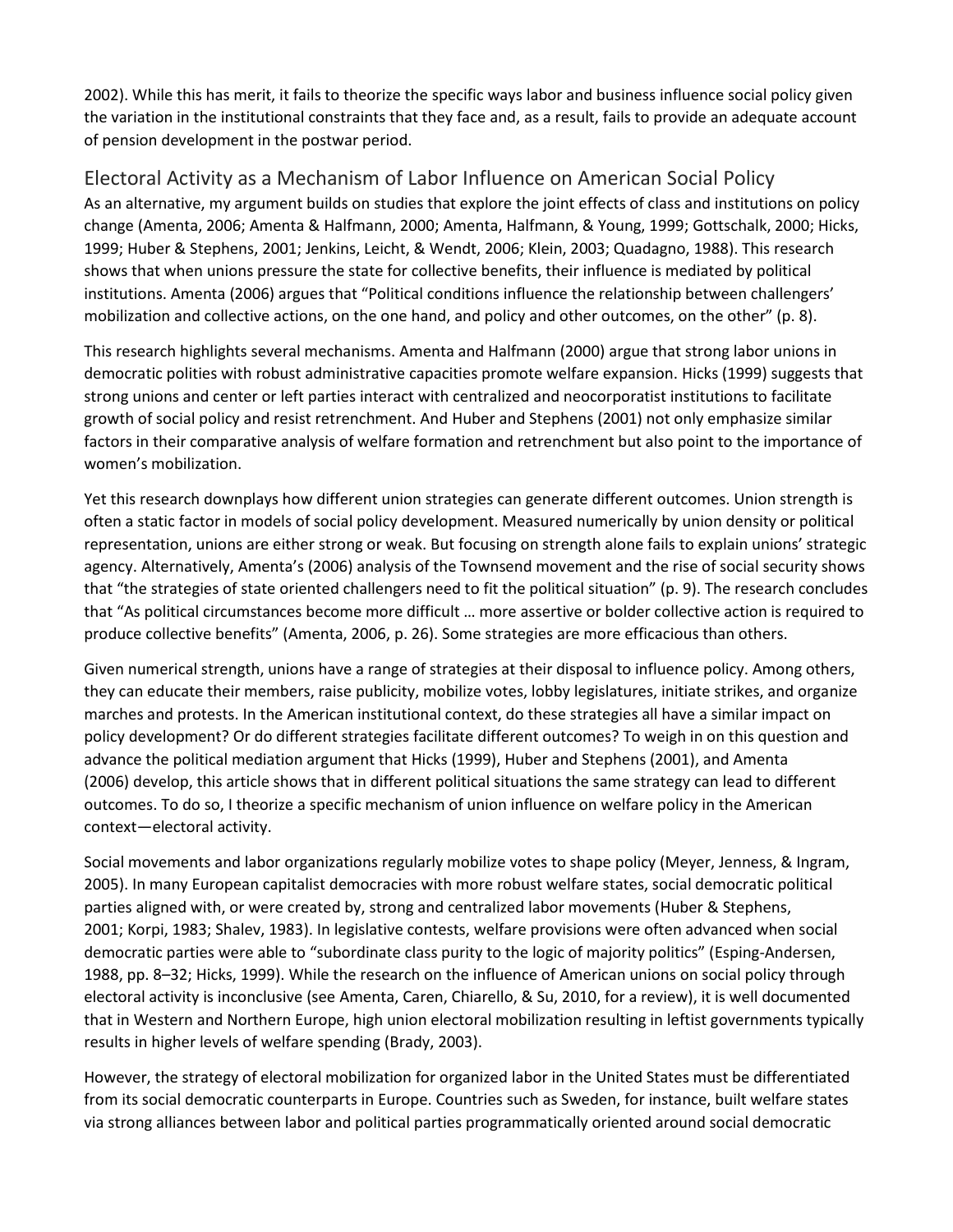policies. Yet, America's winner-take-all electoral system imposes major constraints on efforts to organize a viable labor party founded on social democratic principles (Duverger, 1954; Lipset & Marks, 2000). As a result, American parties are not programmatic and are in turn more subject to capture by resourced minority groups (Amenta, 2006, p. 21).

In this context, American labor unions confront a basic limitation when they employ electoral activity. The institutional arrangements tend to favor interest group politics over class politics. If organized labor mobilizes a significant number of votes for a party, the party members who benefit from the votes will have an incentive to intervene on behalf of organized labor's sectoral interests, not necessarily the general interest of working people. Greenstone's (1969/1977) definitive study, *Labor in American Politics*, supports this. He finds that organized labor was incorporated into the Democratic Party as one interest group among many and that in becoming a constituent of the Party actually lost considerable autonomy (1969/1977, pp. 248, 267). As a result, labor had to compete with other constituencies over party policy as an interest group representing its own membership.

This proposition is also supported by the archival record concerning private pension expansion. Electoral activity used votes to motivate Northern Democratic politicians to intervene on behalf of the labor movement against the interests of American businesses in support of private pension plans organized through collective bargaining. This was especially the case immediately after World War II (WWII) under the Democratic presidency of Harry Truman when organized labor's bargaining power with firms was severely weakened but their numbers were historically quite large. However, electoral activity was not sufficient to push the state to increase replacement rates for social security beyond inflation.

### Research Design

In this article, I use archival data to explore the causes of the shift toward private pensioning after the war. First, I look to the materials of unions that were involved in the pension debate in the years under consideration: the CIO and the United Auto Workers. These materials are housed at the Walter P. Reuther Library. I use subcommittee reports, memoranda, studies related to pensioning, letters, speeches, and literature. Second, I use materials from the peak employers' associations of that period: the Chamber of Commerce, the National Association of Manufacturers, and the NICB, the premiere employers' research institution. These materials are housed at the Hagley Library. Here, the data consist of subcommittee reports, conference minutes, memoranda, studies related to pensioning and collective bargaining, letters, speeches, and literature.

My framework for data collection was intentionally wide. I analyzed all documents in the collections involving pensioning, old age, labor's political influence, and public and private welfare provisioning. The result was the collection of 7,401 documents, which I systematically coded using Atlas.ti, a qualitative data analysis software. This approach made clear what labor and employers thought about pensioning, what strategies labor adopted in order to influence American pensioning, and what the perceived effects of those strategies were on both sides of the conflict.

The analytical strategy employed to gain new leverage on the causes of the shift toward private pensioning is a comparison of historical trajectories. On one hand, I used new historical data to consider existing explanations. In particular, I assess both institutionalist and class power accounts of the rise of private pensions in the United States. While both advance the argument part of the way, neither is sufficient because both fail to explain the timing of private pension growth after the war. On the other hand, to explore my alternative account, which emphasizes the electoral relationship between the CIO and Northern Democrats, I employ three analytical strategies. First, I analyze the key conflicts between unions and employers over private pensions in the postwar period. I consider how, although their bargaining leverage was weakened, unions were able to secure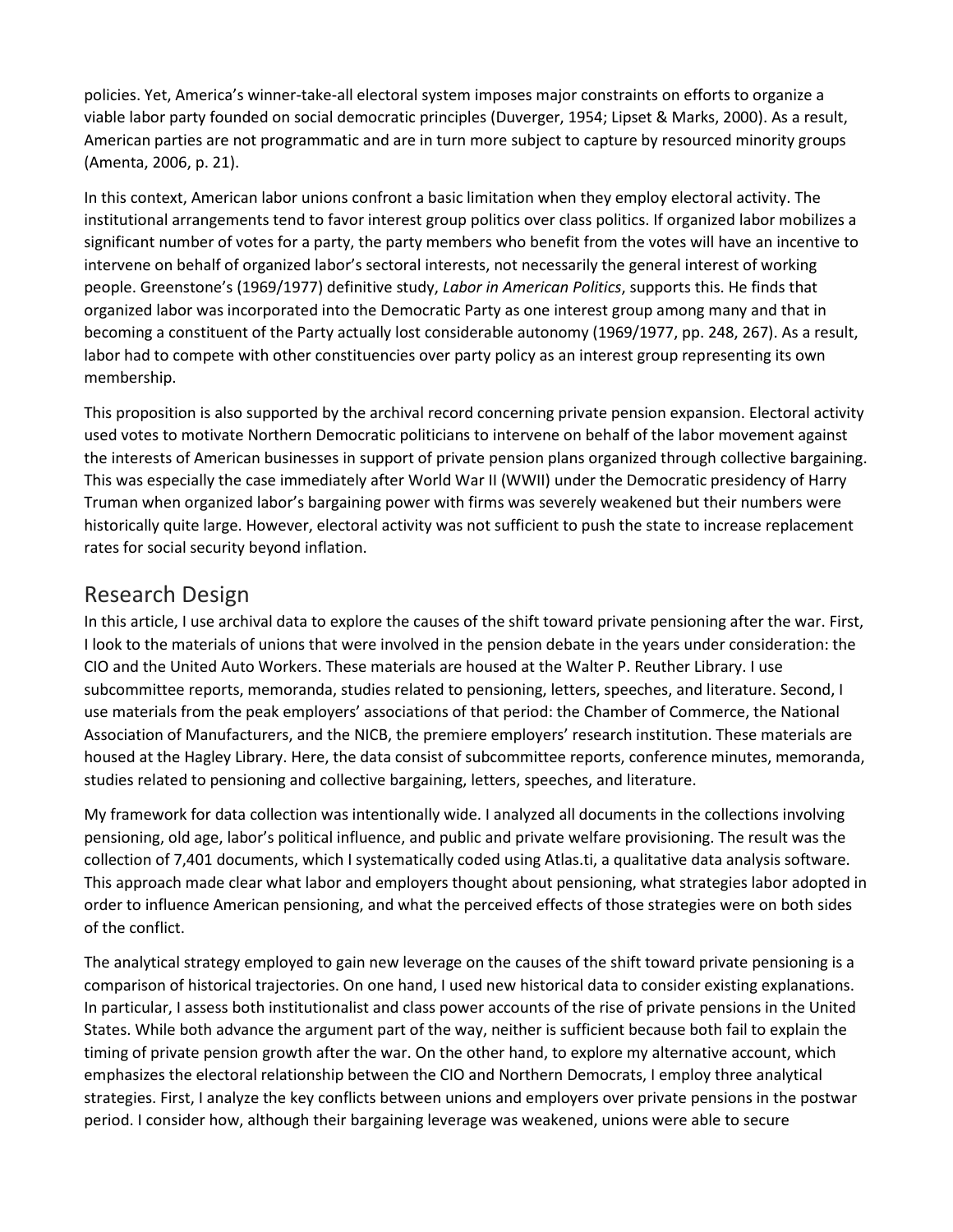collectively bargained plans but not public ones. An analysis of the labor-management conflicts, the interventions of the Truman administration and its key labor agencies, and the timing and content of new union bargained contracts suggests the role of Northern Democrats was decisive in the shift. Second, I show that labor's electoral activity was insufficient for expansions in social security. By considering the inability and sometimes unwillingness of Northern Democrats to increase the social security replacement rates, I highlight the constraining effects of the American political situation on the unions' strategy.

However, if left at this the analysis raises an unanswered historical question: Did Truman push his agencies to support private pensions simply because he was a pro-labor president? To answer, the third analytical strategy compares the postwar episode in private pensioning with Truman's role in the counterfactual case of the American Federation of Labor's (AFL) organizing drive for farm workers in California between 1946 and 1948. This comparison is illustrative because the AFL was not an explicitly pro-Democratic union at the time. It was not until after 1947, when the AFL formed Labor's League for Political Education (LLPE), that it began to institutionalize a pro-Democrat electoral approach to politics. Truman's antilabor interventions in the farm workers' organizing drive occurred in the same period in which he supported CIO efforts to expand the private pensioning system.

# The CIO's Electoral Activity and Old-Age Security

The CIO arose in 1935, in the midst of widespread industrial conflict, with United Mine Workers' leader John L. Lewis acting as its main architect. The officials of the federation almost immediately adopted a pro-Democrat political stance.<sup>3</sup> Such was evident by the 1936 elections, during which the CIO formed Labor's Non-Partisan League (LNPL) to help secure the reelection of Roosevelt.

Labor leaders and Northern Democratic politicians formed personal ties long before the New Deal. For instance, Sidney Hillman, longtime leader of the Amalgamated Clothing Workers of America (ACWA), had working relations with progressive Democrats prior to World War I (WWI) and a close personal connection to Roosevelt since at least the Great Depression (Lichtenstein, 1982, pp. 34–35). Other labor leaders such as David Dubinsky and Philip Murray were also committed to the Democratic Party and to Roosevelt (Burns, 2002). However, as business support of the administration dwindled, Roosevelt strengthened these connections through the widespread and progressive reforms of the second hundred days of 1935 (Davis, 1980). He needed the votes and campaign support that the nearly 4 million new members of the CIO between 1935 and 1937 might offer in future elections. The strategy paid off. The New Deal achieved an electoral landslide in the 1936 elections.

However, it was not until WWII that a pro-Democratic orientation became fully institutionalized into the CIO section of the labor movement. The 1938 and 1942 elections, in which blocs of antilabor Republicans and Southern Democrats won seats in Congress, spurred CIO leaders to formulate a longer term political plan. After the elections, a top-level political action report within the federation asserted that there was no hope in influencing Republicans. Instead, the CIO should put its full resources behind the Democrats (Foster, 1975, p. 21). This was made official with the formation of the Political Action Committee (CIO-PAC) in 1943, of which Hillman would take the helm until his death three years later. While the first goal of the CIO-PAC was the reelection of Roosevelt in the 1944 elections, it remained an active organizing hub for Democratic candidates well into the 1950s. C. Wright Mills (1948) described it as an appendage of the Democrats (p. 184).<sup>4</sup>

As a counter to the CIO's legacy of intense shop-floor militancy and work actions, the CIO-PAC organized its program around electoral activity, as expressed in the goal that workers should think and vote as liberals (Foster, 1975, p. 48). Assuming that its more than 5 million members could alter the balance of power in several congressional districts, the CIO-PAC made its raison d'être the political education of the CIO membership toward generating a reliable electoral constituency for the Democratic Party (Greenstone, 1977). American businesses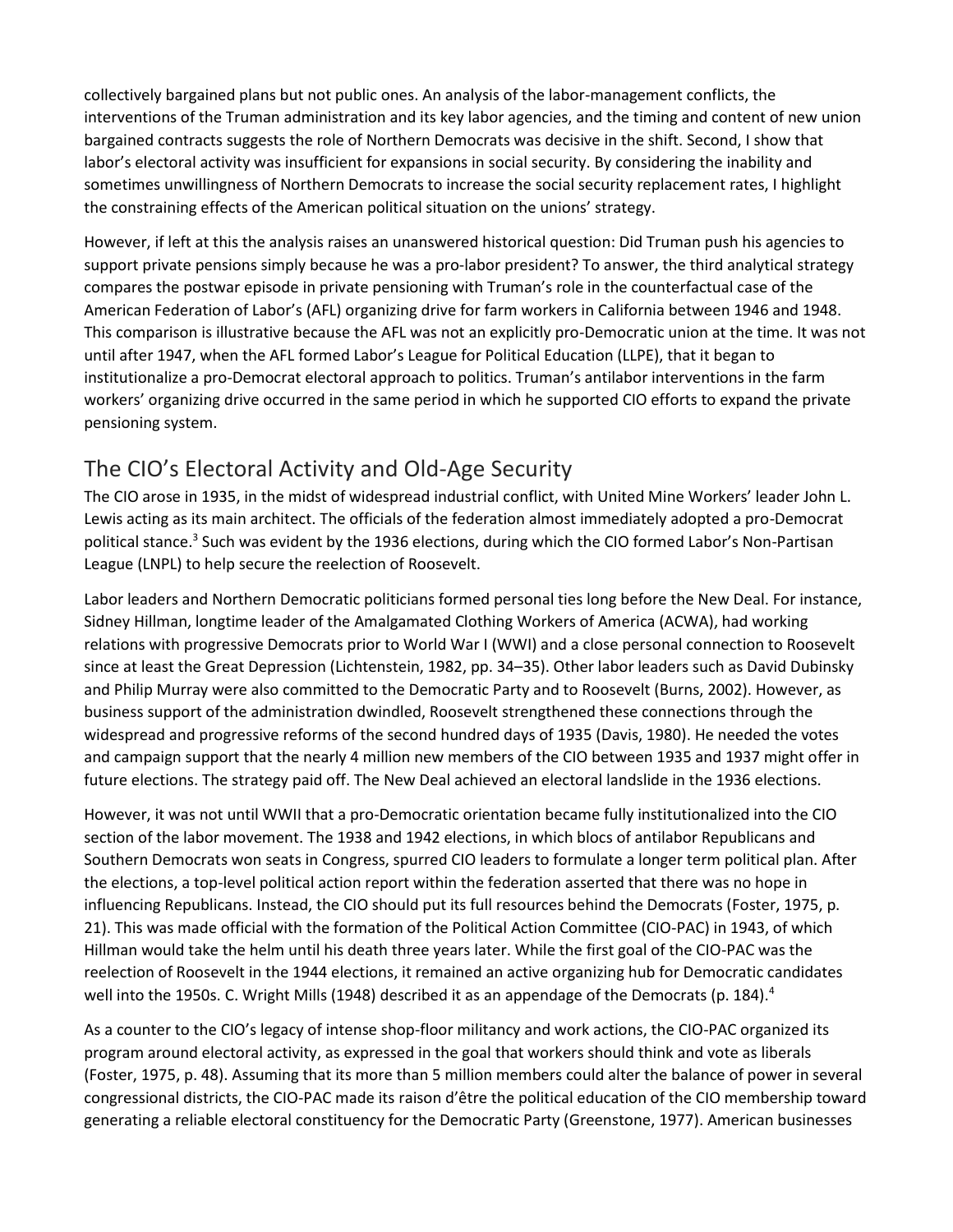recognized this strategy's dangerous potential. The National Association of Manufacturers lamented that "Organized labor has created a political missile of massive proportions" (National Association of Manufacturers, 1956). And leaders of industry would later refer to the alliance as an unholy political deal (Harbinson & Spencer, 1954).

The CIO-PAC made up a large campaign machine with regional offices in key Northern cities. Under its direction, tens of thousands of local campaign workers mobilized CIO members and their communities to vote for Democratic candidates. If mobilized, CIO leaders believed that the growing corps of organized industrial labor could prove to be an effective electoral force. In the decades following the New Deal, this corps only grew. Both union density and the number of employees in unions tripled between 1936 and the end of WWII (see Figure 1). Yet despite the CIO's enthusiasm in expanding both public and private pensions after the war, their electoral activity facilitated an expansion of the latter and not the former.



**Figure 1.** Union density, 1936–1966, selected years. *Source.*U.S. Bureau of Labor Statistics (1980, Table 165, p. 412).

#### Public Pensions After the War

The passage of the SSA in 1935 did not resolve the problem of old-age security. In 1947, America's top businessmen at a United States Chamber of Commerce conference agreed that Social Security benefits for the retired hourly worker cannot make ends meet (U.S. Chamber of Commerce, 1947). Five years later organized labor echoed this assessment when the CIO concluded that "The Social Security system is still only a partially realized factor in the American standard of living" (CIO Executive Board, 1952).

During the first 30 years of the social security's operation (1940–1970), most changes in the old-age pension program were directed at achieving universal coverage across occupational categories rather than increasing replacement rates. In fact, the first 10 years saw a large erosion of the program because of inflation increases. By the end of WWII, public old-age insurance benefits were inadequate and largely overtaken by means-tested old-age assistance benefits (Quadagno, 1988). The amendments of 1950 (which included domestic workers) and 1954 (which included agricultural, hotel, laundry, and government workers) largely accomplished universal coverage and reversed this by increasing benefits. However, every legislated benefit increase until 1970 simply restored the purchasing power lost since the program's inception (see Figure 2). Those pieces of legislation that aimed to expand benefits in a more comprehensive way such as the Wagner–Murray–Dingell Bill were defeated. As a result, public pension benefits did not tend to keep pace with the rising standard of living among workers (Myles, 1989; Pampel, 1979, p. 135).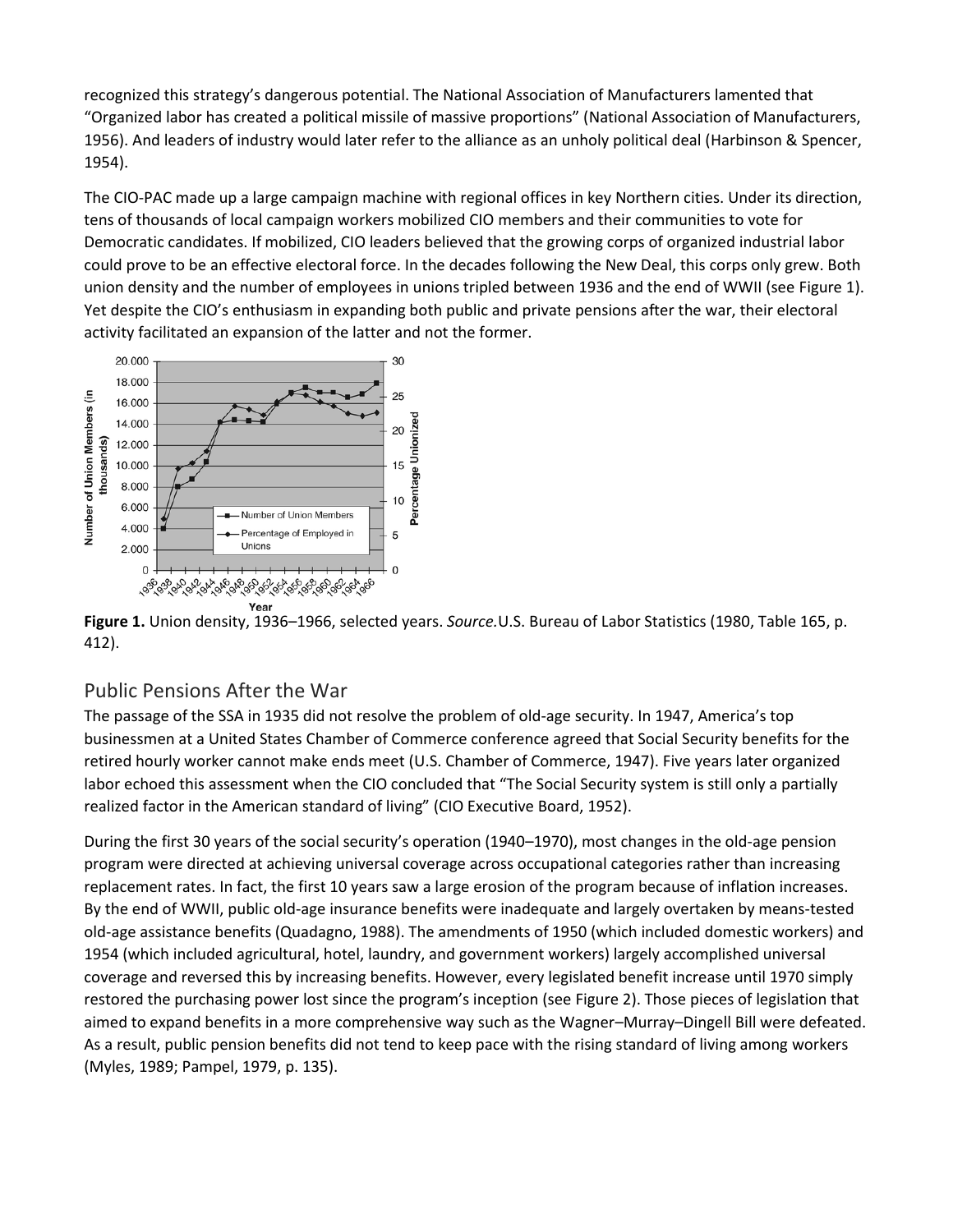



#### *Federalism's constraints on electoral activity*

American federalism splits responsibilities, increases the number of relevant political actors in a policy field, and modifies their preferences and strategic options (Pierson, 1995). Legislative changes in fragmented political institutions require a massive coordination of divergent actors with unique interest sets and substantial individual influence. As a result, federalism weakens political power at the national level by providing the capacity for minority factions to block legislation (Immergut, 1992). In turn, it increases the difficulty of policy change, since change itself requires the approval of several political actors with veto power (Tsebelis, 2002).

Given these constraints, institutionalists argue that after the 1938 Congressional elections, a bloc of Republicans and Southern Democrats forged an antilabor coalition and blocked attempts to expand social security (Béland & Hacker, 2004, p. 51; Hacker, 2002, p. 86; Patterson, 1967). In a context of Congressional opposition, the prolabor Northern Democrats could not effectively intervene to support public social provisions.

American federalism and the two-party political context made labor's electoral activity an insufficient strategy to produce expansions in social security. Pro-labor Northern Democrats had more leverage over labor policy than they had in passing far reaching legislation. Since their party was not programmatically oriented to social democratic policies, the Southern wing represented other local interests, primarily landed agricultural elites. And as a result, Southern Democrats were united in opposition to a pro-labor agenda (Katznelson, Geiger, & Kryder, 1993). Yet the argument that an antilabor coalition blocked expansions needs to be modified. Many Northern Democrats recognized the institutional constraints and as a result did not actively pursue expansions.

The case of the Wagner–Murray–Dingell Bill is illustrative. It was first proposed in 1939 (by Wagner alone, a progressive pro-labor Democrat from New York) and then reintroduced to both houses of Congress in 1943 with endorsement from both the AFL and the CIO. Among its most important changes, the bill proposed a comprehensive federal health and unemployment insurance plan in addition to liberalizing and expanding oldage pension benefits. In regard to expanding welfare provisions, it was the main bill on the legislative table. However, despite the strong support of both the AFL and the CIO, it was not endorsed by Roosevelt, or by anyone else in his administration. Neither was it endorsed by the Social Security Board (Witte, 1943). And although it caused much debate, the lack of support for expanded welfare benefits across the aisles in both the Democratic Party and the Republican Party is the reason why the bill never left committee for a vote.

The bill was reintroduced into both houses, yet again, in 1946—a context in which Republicans did not have majority control of Congress. While Truman had expressed support, especially in his 1948 election campaign in which he needed labor's vote, it again failed to garner enough momentum to leave committee. According to Hacker (2002, p. 224), hearings on the bill orchestrated by its supporters only showcased the long list of the bill's opponents. By 1950, Senator Murray largely gave up hope on it moving forward. The Wagner–Murray–Dingell Bill, which would have greatly expanded old-age security, was not only opposed by Republicans and Southern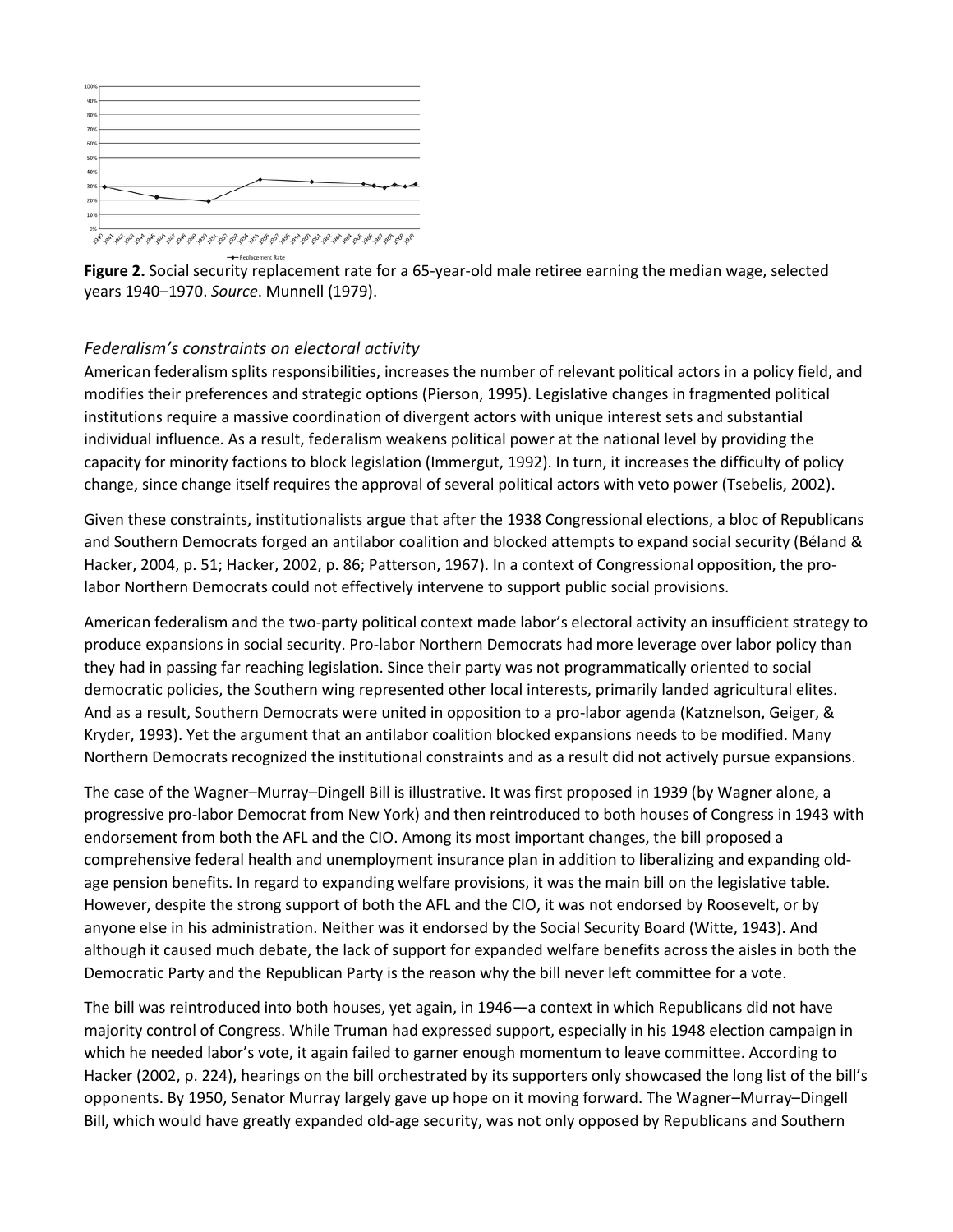Democrats—the majority of Northern Democrats refused to support it as well. After the legislative difficulties in passing the SSA, namely, the exclusion of racialized occupational groups to win support from Southern Democrats, Northern Democrats were willing to trade the segregated utilization of federal funds to win the support from the Southern section of their party for other spending measures (Katznelson, 2005, p. 49).

But how does my framework account for the 1950 and 1954 amendments to the SSA? Although they were very limited in comparison to the Wagner–Murray–Dingell Bill, the amendments were not insignificant and were certainly supported by labor. It bears repeating that in terms of replacement rates, the increases they brought only made up for inflation-driven losses in benefit purchasing power. More progressively, however, these amendments largely made social security universal by incorporating occupational groups such as domestic, agricultural, hotel, laundry, and public sector workers into the program.<sup>5</sup> If a Southern faction of the Democratic Party blocked earlier Social Security expansions, how can we account for these amendments?

Alston and Ferrie (1999) make an argument that is compelling and also consistent with the broader claims made here. They argue that when the SSA was passed, the White Southern elite that Southern Democrats tended to represent were primarily agricultural elites, dependent on farm labor. A factor behind their earlier rejection of the SSA, and the primary reason why the eventual act excluded domestic and agricultural labor, was that agricultural production in the South was paternalistic, dependent on having access to a large supply of cheap and dependable labor. It therefore behooved Southern landed interests to prevent government programs that could have substituted for the benefits offered by planters.

However, Southern agriculture was slowly mechanized between 1940 and 1970, and many of the black agricultural workers in the South were displaced, in part leading to the Second Great Migration to the North (Wright, 1986). As Alston and Ferrie (1999) suggest, the advances in science that made farm-specific knowledge of tenants less necessary, the mechanization-caused displacement that heightened the threat of unemployment in the South for agricultural workers, and the fact that mechanization standardized production and reduced the cost of monitoring agricultural labor, all contributed to Southern paternalism becoming outdated as a contractual device (p. 119). I suggest that these changes led to a shift in the attitude of Southern White agricultural elite on the Social Security program and largely opened up the political space for the 1950 and 1954 amendments that had hitherto been blocked by Southern Democrats.<sup>6</sup>

To conclude, despite the CIO's enthusiasm for expanding the public program in the postwar period, its electoral activity was insufficient for achieving this end in America's institutional context. Politicians who might have otherwise been favorable would have had to overcome an institutional context with numerous veto points in order to get expansions passed. Vetoes came not only from Republicans but also from Southern Democrats, since their party did not have a programmatic platform on these issues. Northern Democrats saw this challenge as insurmountable. Although Truman did support expansions, his leverage over legislation fell far short of his leverage on labor–management relations through his federal agencies. To support a key pillar in his electoral coalition, Truman would instead push his agencies to make favorable rulings for CIO unions within the system of collective bargaining.

#### Insufficient Arguments for the Expansion of Private Pensions

While public old-age security stagnated, private pensions took a different course. First, the number of private pensions expanded exponentially (see Figure 3). In 1940, private plans covered 3.8 million employees and by 1960 coverage had reached 21.6 million. The share of Americans covered also increased from about 15% in 1940 to more than 30% in 1960 (Hacker, 2002, p. 79). Second, after WWII plans increasingly came under the purview of collectively bargained agreements.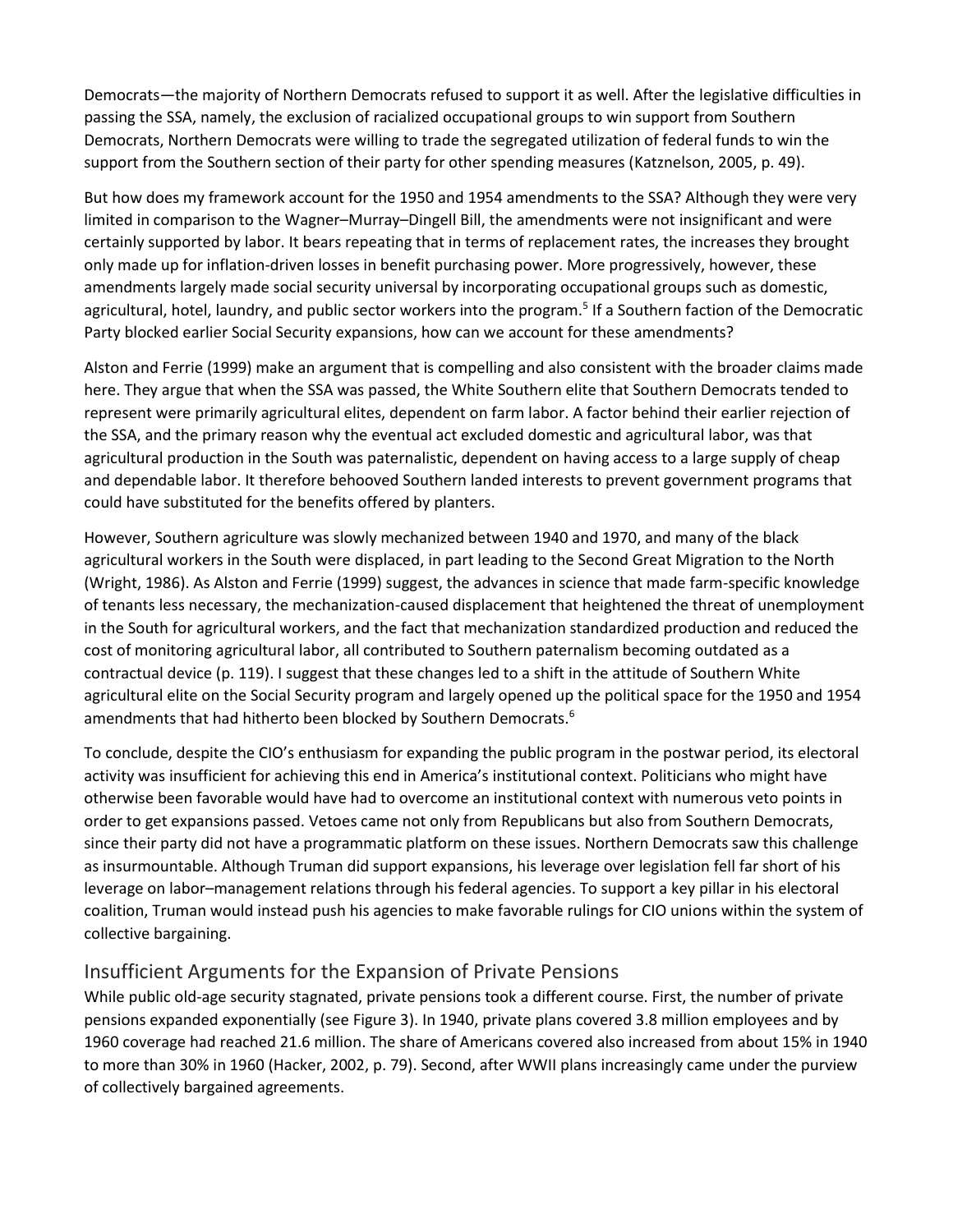

**Figure 3.** Workforce covered by private retirement plans, 1930–1960. *Source.* Calculated from Skolnik and Zisman (1958, p. 10), Skolnik (1960, p. 11), and Skolnik (1962, p. 7).

Political institutionalist and class power arguments alone fail to explain this development. Before turning to my own mediation argument, I briefly identify the empirical shortcomings of the prominent explanations in the literature. First, institutionalists identify several legislative changes, but none alone provides a sufficient explanation for the postwar growth in pensions.

#### *The Revenue Act of 1942*

According to the account, the act created incentives to adopt private pensions because it made contributions to fringe benefits tax-free for employers (Béland, 2005; Béland & Hacker, 2004; Hacker, 2002, p. 86; Macaulay, 1959; Munts, 1967; Stevens, 1988). However, preferential tax treatment for employer pensions was not a new development in the 1940s. Instead, the revenue act of 1942 reinforced changes that had been made between 1910 and 1930. For instance, the Treasury Department ruled in 1914 that "amounts paid for pensions to retired employees or to their families or others dependent on them, or on account of injuries received by employees, are proper deductions as ordinary and necessary business expenses." And although employers had been deducting contributions for quite some time, the Treasury Department ruling was codified in the revenue act of 1926, which included an amendment that exempted employer contributions from taxation (Howard, 1997, p. 55).

#### *WWII wage controls and regulations*

During WWII, federal income and excess profit taxes were very high and the stabilization act of 1942 imposed heavy constraints on wage increases (NICB, 1950a, p. 7). Under changes in the Internal Revenue Code, employers could deduct their contributions to a qualified pension plan from their taxable income when they made their tax returns, and the employee paid no taxes on fringe benefits. According to political institutionalists, such policies were another major cause of the rapid growth in private pensions (Howard, 1997; Stevens, 1988).

However, these policies came too late in the war effort to have caused the rise in private pensions between 1945 and 1965 (Dobbin, 1992). Furthermore, the wage freeze policy had little effect because firms easily found ways to circumvent it. The National War Labor Board (NWLB) permitted wage and salary increases in cases of promotion, and as early as 1943, three of five firms were paying wage increases for promotions to higher job titles for the same work responsibilities (Dobbin, 1992, p. 1438; Jacoby, 2004). Additionally, at the end of the war, most wage controls and regulations were lifted (NICB, 1947, p. 9).

#### *New Deal legislation*

Another account suggests that public policy shifts during the New Deal changed the organizational and political goals of unions and in turn stimulated the growth of fringe benefits. In an influential article, Dobbin (1992) argues that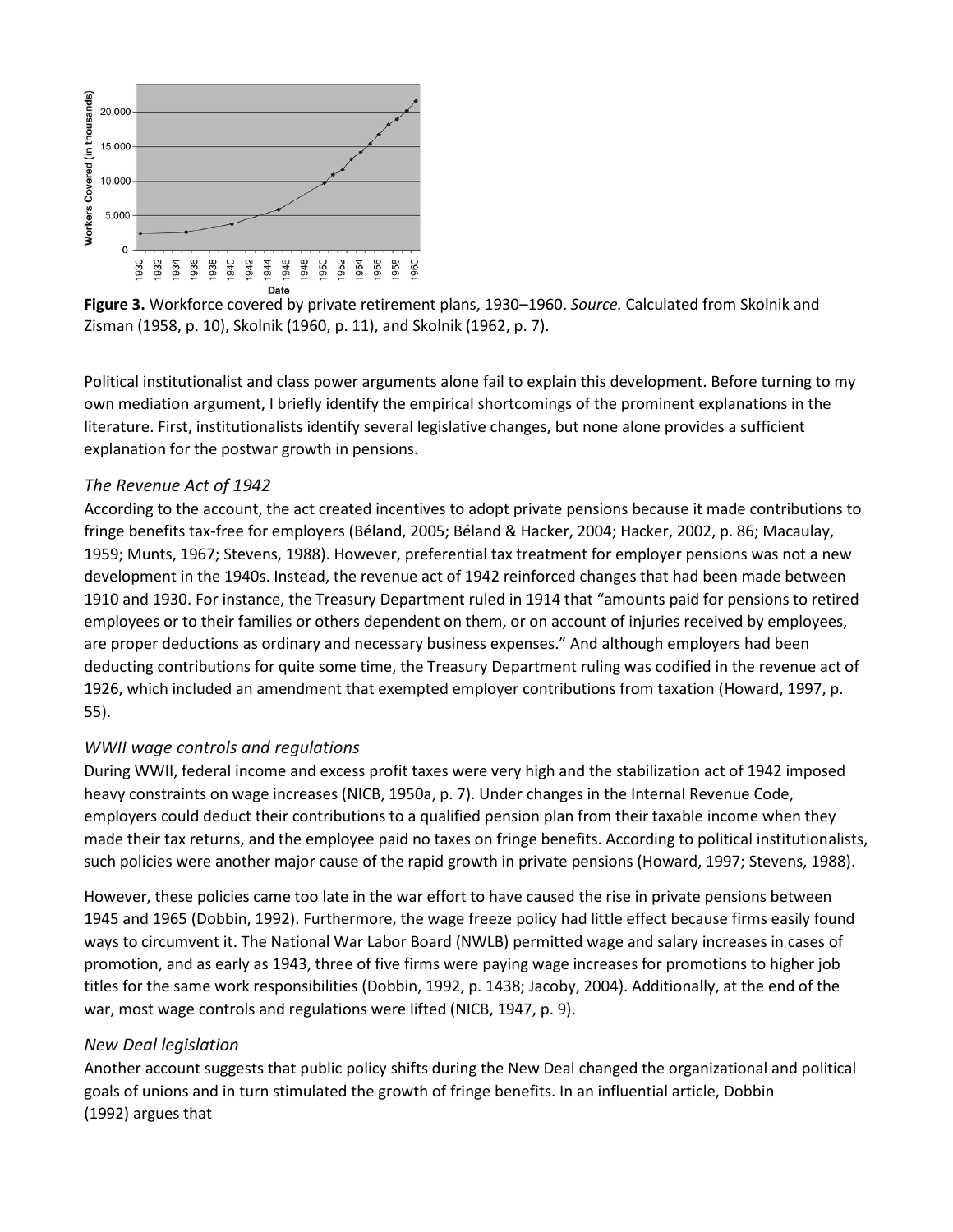the passage of the Social Security legislation had an unexpected positive effect on the prevalence of private pension insurance in selected sectors. Most firms delayed canceling private pension insurance, high wage firms installed supplementary plans, banks installed private pensions, and most firms that had pension plans replaced them with special supplemental plans, and, in the process, many switched from informal to insured plans. (p. 1434)

While it is clear that the Wagner act helped to spur labor organizing, it is difficult to demonstrate a direct causal link between both it and social security and the large-scale expansion of private pensions after the war. First, NICB (1939) data show that there was almost no change in the aggregate private pension figures between 1935 and 1939. Second, although there was an increase of private pension provisioning during WWII, it was not the sort unions won. At the beginning of the war, employer contributions to pension plans totaled \$180 million. By war's end in 1945, this had risen to \$830 million (Skolnik, 1976, p. 4). However, the adoption of pensions for top-tier employees, not hourly or unionized employees, explains much of this shift (Sass, 1997). Private sector pensions that developed during the war were not a reasonable supplement to public programs. Average working people were still very much on the margins of the private pensioning system by 1945. NICB survey data from 1948 and 1954 suggest this much; for reporting companies, there was a significant difference in private pension coverage of hourly and salaried workers in the respective periods.<sup>7</sup> As Figure 4 suggests, coverage of salaried workers in 1948 was more extensive than that of wage workers. And the 1954 figures suggest that since WWII, wage workers, not salaried workers, made the largest gains in private pension coverage. While these institutionalist accounts fall short, class power arguments, alternatively, are also found wanting.



**Figure 4.** Pension coverage of employee type, 1948 and 1954. *Source*. NICB (1948, 1954).

#### *Postwar labor power*

The limitation of the class power argument is evident when considering the impacts of the strike wave between 1945 and 1946. After the war, labor initiated the largest strike wave in U.S. history to that point. Even the strong advocate of labor discipline during the war, Walter Reuther, president of the UAW, led a 113-day strike against General Motors. The strikes represent a plausible cause of the expansion of collectively bargained pensions. After all, collectively bargained plans that included pensions were negotiated in industries with labormanagement conflicts. However, the strikes were wholly different from those that revitalized organized labor in the 1930s—American businesses were in a very strong bargaining position.

The war's end brought several changes that weakened labor's ability to press American businesses for concessions. First, returning soldiers flooded the labor market, drastically undermining organized labor's leverage. Second, the rapid decline in demand for wartime goods made employers more than willing to momentarily shut down operations and let stock and equipment sit idle. This is evident in the fact that employers generally did not attempt to run replacement workers during strikes (Davis, 1980, p. 72; Harbinson & Spencer, 1954, p. 712). Third, far from being on the defensive, employers rapidly counter-mobilized against many of the gains that labor made during the New Deal and WWII. In many states after the war, employer groups successfully lobbied for right-to-work laws and by 1947 unions were staggered by the federal passage of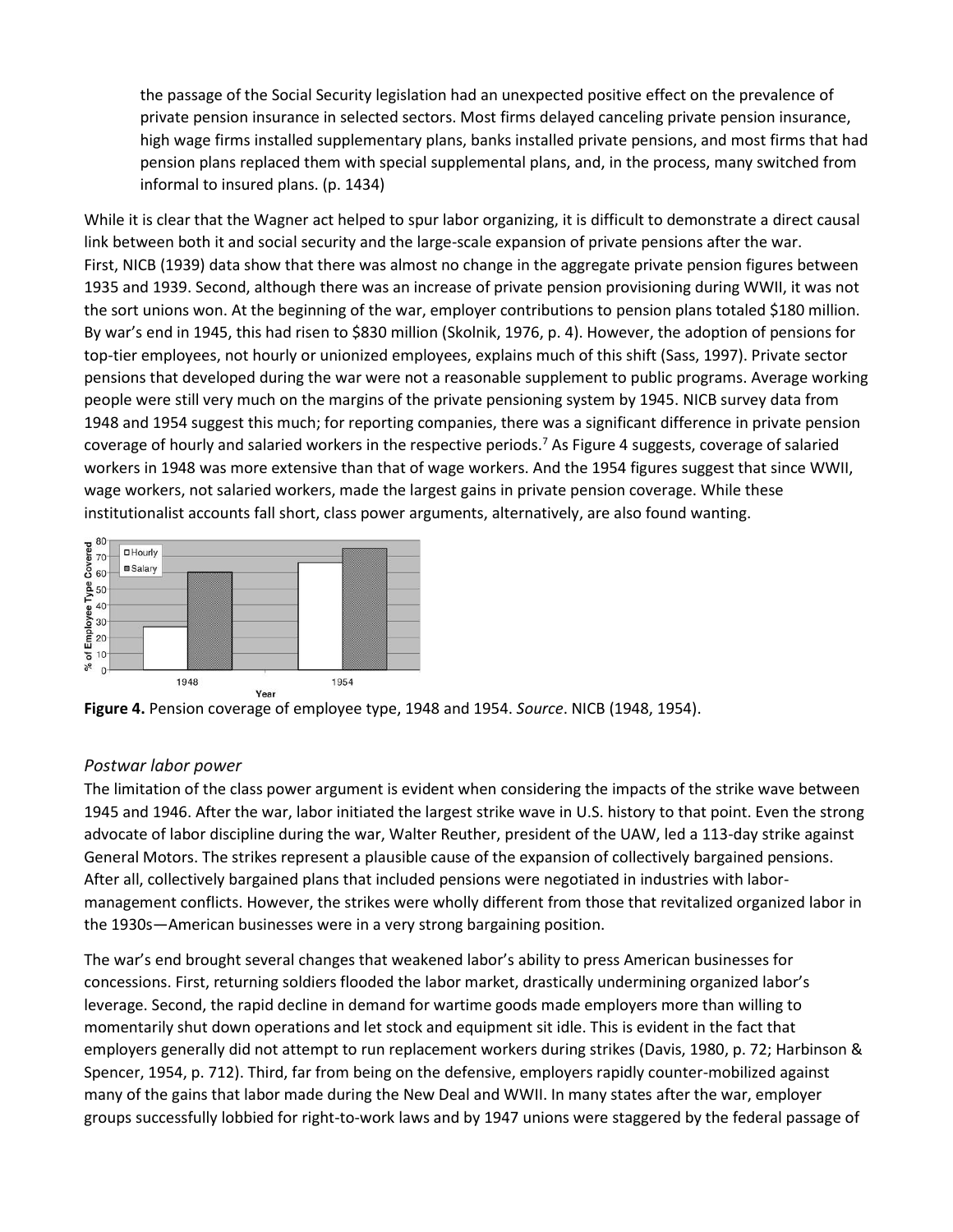the Taft–Hartley Act (Dixon, 2010; Fones-Wolf, 1994). And finally, unions themselves were internally divided. As the Cold War context set in, the earlier red unionism that provided the ideological basis for CIO militancy became a point of division. One part impelled by the noncommunist affidavits contained in Taft–Hartley and another part by a CIO officialdom oriented toward labor–management peace, reds were expelled from the federation in 1949 and 1950 (Lichtenstein, 1982; Stepan-Norris & Zeitlin, 2003).

In such a context, gains in private pension benefits would not have been made without intervention from the state. Although the strikes did not directly impel employers to settle for collectively bargained pension plans they did indirectly, by spurring support from Northern Democrats. However, understanding why Northern Democrats were motivated to support CIO unions requires understanding the interaction between political institutions and class organizational strategies.

#### Northern Democrats and the Expansion of Private Pensions

Straight power-bargaining resulted in the adoption of some union-negotiated pension programs during WWII. However, labor won the great majority of collectively bargained pension plans in the post-war period (Employee Health and Benefits Committee, 1955). Why? According to the NICB (1950a), "The most important event in the field of company pension plans has been the ruling of several federal agencies and courts that pensions are a subject for collective bargaining" (p. 27). In what follows, I argue that the CIO's shift into an electoral alliance with Northern Democrats resulted in favorable interventions by federal agencies and the executive.

Roosevelt's death on April 12, 1945, opened the political floodgates for a series of attacks on organized labor. On the one hand, the Congress put several important antilabor measures to the vote. These included the Hobbs Bill (to clamp down on union racketeering), Norton Bill (to stop national emergency strikes), and Gwynee Bill (to prevent workers' lawsuits for backpay)—among others. In the first two months of the 1946 Congress, 65 antilabor bills were introduced within the House of Representatives alone. The next year, a conservativedominated Congress passed the antilabor Taft–Hartley Act over Truman's veto. On the other hand, labor encountered immediate problems in collective bargaining. Wage negotiations broke down in the oil, auto, electrical, meat, and steel industries. In each case, management refused to grant wage increases until the administration relaxed controls and allowed for increases in prices (B. J. Bernstein, 1966).

The wartime context worked against major activist interventions by the executive. After the war, this changed. Truman mobilized presidential power in support of CIO demands broadly and private pensions specifically. When labor's bargaining position was quite weak during 1945, Truman said to an audience of top labor and business leaders that "The history of labor relations has proven that nearly all labor disputes can and should be settled through sincere and honest collective bargaining. The vast majority of those disputes which are not adjusted by collective bargaining are settled through Government conciliation" (President's Labor-Management Conference, 1945).

CIO leaders saw Truman as an explicit ally, turning out voters and distributing campaign material on his behalf (CIO Executive Board, 1952). In return, he seized or threatened to seize entire sectors of the economy in favor of labor and pushed his key labor agencies, such as the National Labor Relations Board (NLRB), to take an activist approach to their decisions (Sass, 1997, p. 126).<sup>8</sup> As a result, many of the outcomes in national labor conflicts in the five-year period after the war were driven by the pro-labor role of the government (Harbinson & Spencer, 1954).

Despite their weakened bargaining position after the war, CIO unions made a large-scale push for fringe benefits (U.S. Bureau of Labor Statistics, 1948, p. 5). In 1945, the United Mine Workers demanded an employer-financed pension fund but backed down in face of owner opposition. In the next year, Lewis called a nationwide strike. But again the lack of leverage over employers resulted in a stalemate and this time Truman invoked the war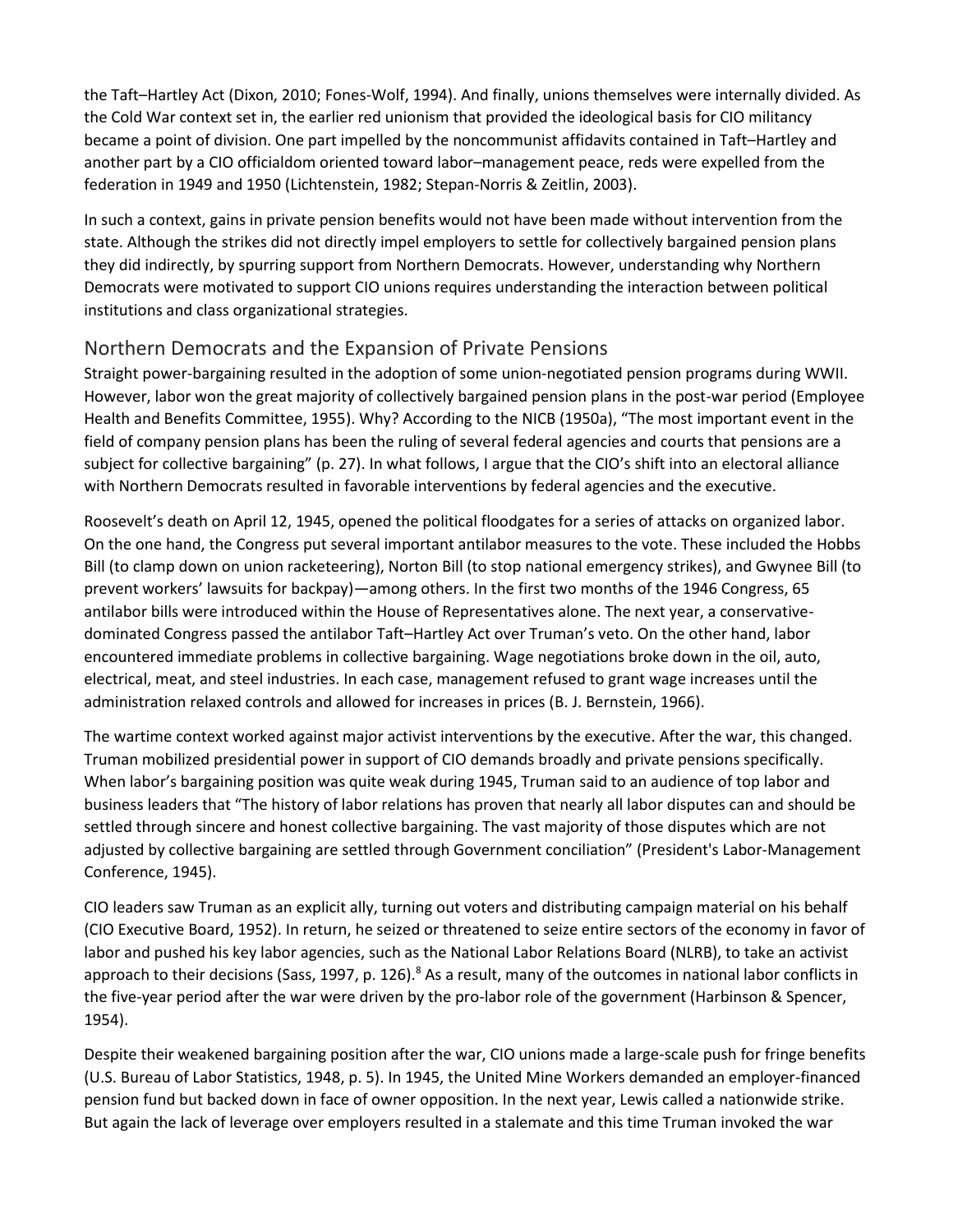labor disputes act and seized the mines to force an agreement. Truman's influence allowed the mine workers to establish a path-breaking pension plan that included disaster, medical, death, disability, and survivor annuity insurance. In addition, the retirement plan paid a flat rate of \$100 a month, which, in combination with public pension benefits, provided a comfortable retirement. This victory had a significant impact on the subsequent drive for union pension plans (Sass, 1997, pp. 128–129). Large-scale strikes over pensions also erupted in steel and auto in 1945, where Truman had urged employers in both cases to adopt negotiated pension plans (President's Labor-Management Conference, 1945).

On April 13, 1948, the presidentially appointed NLRB made a landmark decision. In accordance with the Taft– Hartley Act, the NLRB ruled that the Inland Steel Company was engaging in unfair labor practices when it refused to bargain with the United Steel Workers (USW) regarding the terms of the pension plan and its retirement policy. Instead, it ordered the company to bargain with the union over pension policy, provided that the union qualified under the noncommunist and financial provisions of the law (NICB, 1950a). The ruling determined that pensions lie within the statutory scope of collective bargaining (cited in Sass, 1997, p. 132). The case was upheld by the United States Circuit Court of Appeals on September 23, 1948. And on April 25, 1949 the U.S. Supreme Court set its stamp of approval on the ruling by refusing to review the decision.

In the interim between the NLRB's ruling and the Supreme Court's decision, employers resisted compliance resulting in another strike wave over fringe benefits (Stevens, 1988, p. 141). Employer's associations, such as the National Association of Manufacturers, argued that the entire subject of employee benefit programs must continue to lie outside the scope of collective bargaining (National Association of Manufacturers, 1948). As a result, by the summer of 1949, contract negotiations in steel, auto, coal, oil, and other industries came to a halt over old-age security. While many national unions were on the verge of striking, the case of steel proved decisive.

Three days before the USW initiated a nationwide strike, the White House intervened by forming the Steel Industry Board. Truman conferred upon it the power to recommend an equitable solution to the steel dispute. The board produced what one historian of private pensions calls the defining document in the history of collectively bargained pension plans (Sass, 1997, p. 133). The document recommended that the owners agree to company-financed pensions and insurance programs—something the union found satisfactory. Although the companies refused to immediately comply with the recommendations, the Steel Industry Board's decision turned the tide in contract negotiations in the auto industry.

Like in the steel case, when Ford and the UAW went to the bargaining table in 1948, they ended up in a deadlock over the issue of pensions. The union demanded a noncontributory plan that was managed by a joint labormanagement board. The company, on the other hand, refused to bargain over pensions. Because of management's firm position, the UAW settled (Ford Motor Company, 1947). However, during the negotiations, the following year pensions reemerged as a key point of struggle. The report issued by the Steel Industry Board drastically shifted the momentum in favor of the auto workers. Shortly after, Ford and the UAW signed a Memorandum of Agreement on Retirement and Health Security Programs based on the Steel Industry Board's recommendations. The result was that Ford had to pay \$100 per month pensions to all eligible retirees for the duration of the contract (Sass, 1997, p. 135). Once the auto workers won, one by one, starting with Bethlehem Steel Co., the USW won pensions in their negotiated contracts.

The administration's intervention, alongside the NLRB ruling and subsequent decision by the Supreme Court, settled the question of the bargainability of pensions (NICB, 1950a). Employers accepted this outcome. The National Association of Manufacturers, previously staunch opponents, resigned itself to the position that "mandatory bargaining [over pensions] is now a fact" (National Association of Manufacturers, 1949). This resignation bears out in the statistical evidence. According to a NICB (1950b) study of 487 contracts that were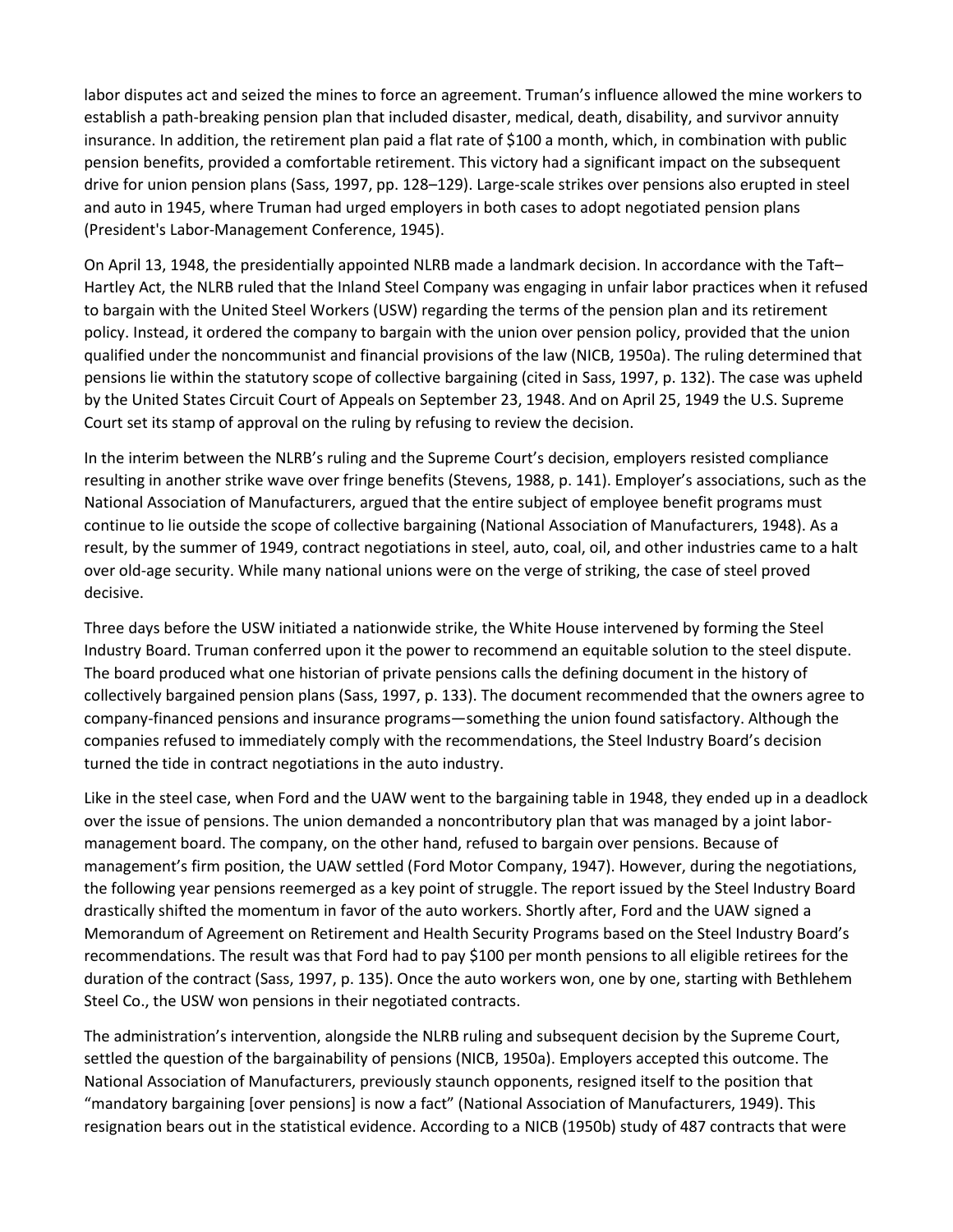reopened in 1949 (covering 1.26 million workers), the decision had an immediate effect. Out of 399 signed before the steel-fact finding report of January 1 to September 9, 47.2% of renewed contracts made increases in fringe benefits (out of a set of contracts that covered 479,526 workers). After the report of September 10 to December 31, 96.3% of the 88 renewed contracts (covering 593,162 workers) made increases in fringe benefits and 93.1% made increases in fringe benefits alone (see Figure 5). These contracts were important because they covered very large groups of workers. Nine of the 13 large contracts signed by the USW after September 10 included pension benefits (NICB, 1950b, p. 10).





Truman would intervene in favor of collectively bargained pensions again in the last year of his presidency. In the next nationwide steel strike in 1952, the board, with dissent coming from industry representatives, recommended a package of wage increases and fringe benefits that were historically unprecedented—far more expansive than anything ever offered to or negotiated by a union in the United States. The president gave the recommendation his full public endorsement (Harbinson & Spencer, 1954, p. 714).

#### *Truman and farm workers—the counterfactual*

How can we be sure that Truman and his agencies did not intervene in labor–management conflicts after the war because of his own pro-labor disposition? Was the electoral activity of the CIO a decisive cause of Truman's interventions? By looking at the counterfactual case of the farm worker organizing drive after WWII by the AFL, I demonstrate that Truman did intervene in favor of private pensions because of the electoral incentive.

Comparison with the AFL farm worker drive is instructive in two ways. First, in the immediate postwar period, the AFL was not an explicitly pro-Democrat organization such as the CIO. Although the AFL benefited from the New Deal legislation and the alliance between the CIO and Northern Democrats, some of its main leaders, most prominently within the building trades, remained vocal Republicans after the war. Their leverage in labor markets allowed them to function without the assistance of the NLRB and other federal agencies (Dubofsky, 1994, p. 199; Marks, 1989). As a result, the federation's public positions on political candidates reflected its internal divide over electoral politics; in 1948, it rejected a proposal to endorse Truman in an official AFL report (Greenstone, 1977, p. 55). Second, farm workers were also in a weak bargaining position vis-à-vis farm owners and farm owners, like industrialists, were a politically powerful group. However, here Truman intervened in ways that were largely unsupportive of the union.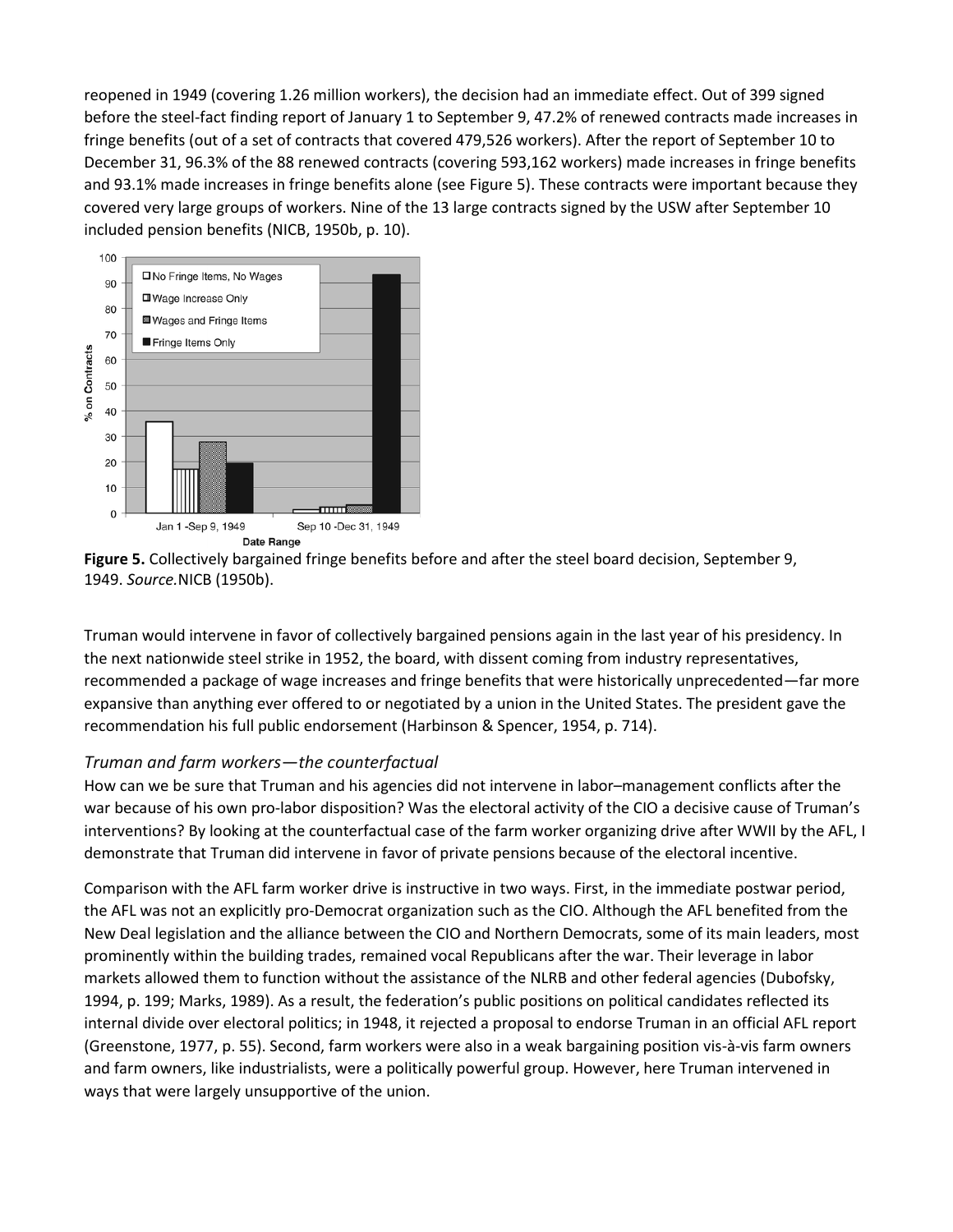The AFL's National Farm Labor Union (established 1946) unsuccessfully tried to organize farm workers between 1946 and 1952. They used mass agricultural strikes, boycotts, and lobbying. However, government officials at all levels tended to intervene on the side of the growers (Jenkins & Perrow, 1977, pp. 250, 255). As soon as the NFLU was chartered, it launched a strike wave in the Central Valley of California that ended with the Los Baños strike of 1952. The largest of these strikes took place at the DiGiorgio Fruit Company between 1947 and 1949 (Grubbs, 1975, p. 454). Its Arvin ranch in the southern San Joaquin Valley employed about 2,000 workers. Approximately three quarters were dust bowlers—Okies from the South—and one quarter were Mexican (Ganz, 2009, p. 47). Of the Mexican workers, most were *braceros*—government-imported contract workers. In response to the agricultural labor shortage during WWII, the federal government recruited Mexican workers to work on American soil.

Once the NFLU began its strike at DiGiorgio, the federal government came to the aid of growers—not the union. The *bracero* workers walked out on the first day, alongside the American employees. However, they were immediately ordered by Mexican and U.S. officials to fulfill their contracts or be deported. With substantial public support in the area for the farmworkers, the NFLU continued the strike, expecting that their effort would be strengthened substantially by the end of 1947 when the *bracero* program expired. By that year, the official number of Mexican workers imported primarily to California and Arizona had reached 220,000 (Hawley, 1966, p. 158). Truman intervened, however, by not only extending the life of the program but also expanding the number of imported workers. This drastically undermined organizing efforts by the NFLU. In the coming years, extensions to the program moved through Congress with relative ease, greatly supported by growers and agribusinesses.<sup>9</sup>

The AFL became much more active in national politics when it formed LLPE in 1947, largely in reaction to a provision in the Taft–Hartley Act that banned direct union contributions to political campaigns.<sup>10</sup> However, during the 1948 elections, the AFL put much of its effort into Senate contests, conceding the presidential election to the favored Republican candidate, Thomas Dewey (Leeds, 1950, pp. 208–212). While many local unions in the AFL supported Truman, as they had Roosevelt in his four elections, the federation never officially endorsed him (Witte, 1956, p. 412). $^{11}$  For the first time, the federation officially endorsed a Democratic presidential candidate when it supported Stevenson over Eisenhower in the presidential election of 1952.

Following the lead of the CIO, the AFL slowly shifted its vision away from voluntarism toward social democracy. By the postwar period, the federation was already an advocate for robust redistributive programs that benefited both union and nonunion workers (Cornfield, 1989; Cornfield & Fletcher, 1998). Indeed, the convergence of the public policy agendas of the two federations was an important component of their merger in 1955 (Cornfield & McCammon, 2010). Although the CIO-PAC had established itself much earlier as a pro-Democratic organizing tool, by 1955 both it and the LLPE could work together to support Northern Democratic candidates.

The CIO's electoral activity provided the impetus for Northern Democrats to intervene in the private pensioning system after the war when favorable executive decisions provided the legal framework for the expansion of private collectively bargained plans. By the completion of the fourth round of postwar labor negotiations in 1952, pensions became a regular component of negotiated CIO contracts (Sass, 1997, p. 136). Between 1950 and 1954, the UAW alone negotiated more than 200 distinct pension plans—more than any other international union (Perham, 1954). After the state's intervention, the trend spread throughout most collectively bargained plans, eventually resulting in a successful push for pension plans among AFL unions as well (Sass, 1997). The U.S. government estimates that just more than 50% of unionized employees had pension coverage at the end of 1957. About 10 million of the approximately 17 million employees covered by private pensions in the same year were unionized (U.S. Bureau of Labor Statistics, 1958).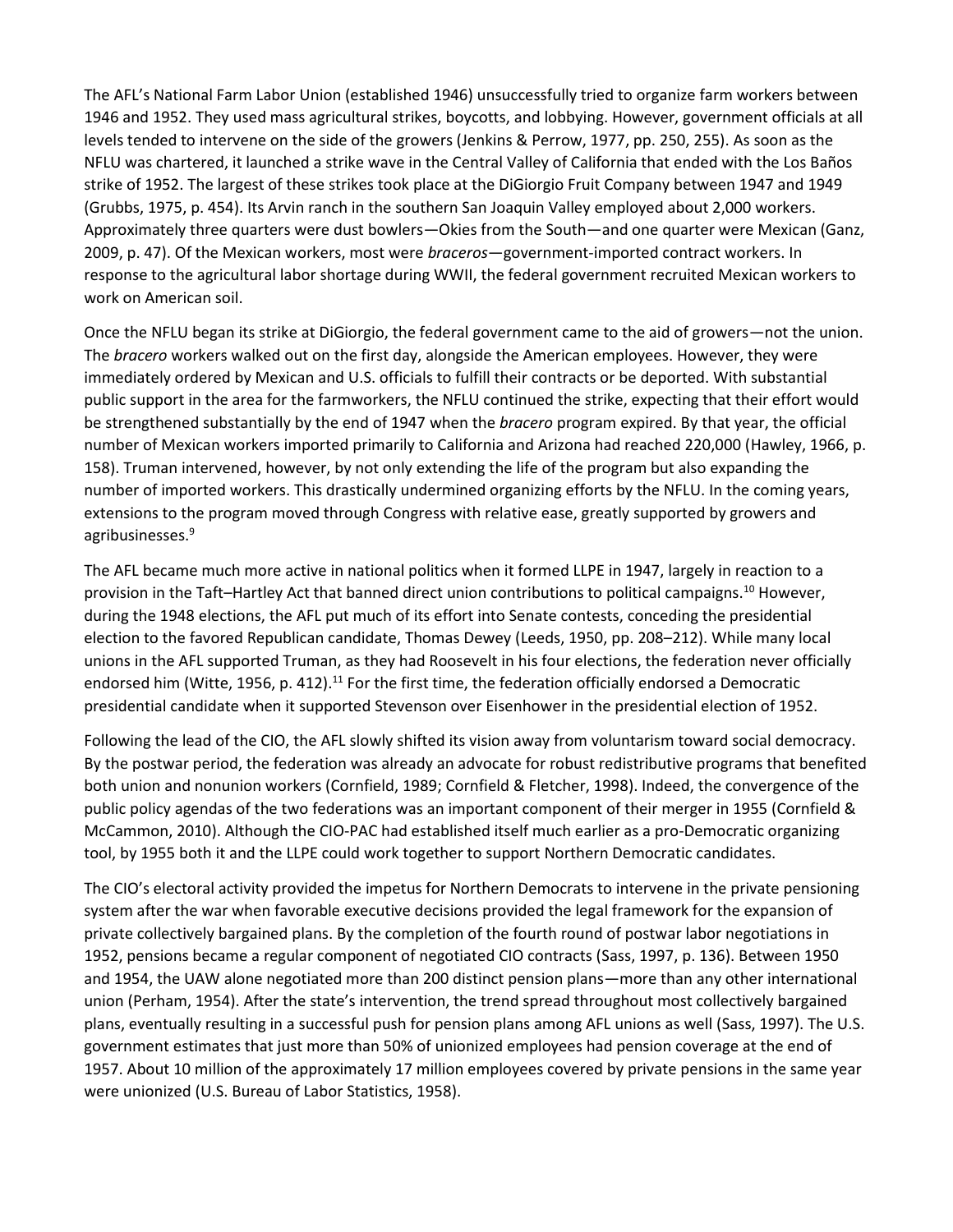## Conclusion

Archival evidence contradicts the notion in sociology and political science that state structures and policy feedbacks alone stimulated the growth of private pensions in the American case. None of the major policy innovations between 1935 and the end of WWII fully explains the rapid development of private, often collectively bargained, pension plans after the war. While they may have been important incentives for employers, none was sufficient. Policies pointed to in the literature include New Deal legislation, the SSA, the Revenue Act of 1942, and wartime wage controls. The experience of the immediate postwar period, however, tends to discount these legislative factors. In this period, private pensions were adopted at much higher rates when the immediate effects of this legislation had dwindled. It also challenges a common alternative that pensions were won because of union strength in the labor market. After the war, labor found itself in a weak bargaining position, under attack from business, and internally divided. The source of American old-age security exceptionalism must lie elsewhere.

Alternatively, this article argues that organized labor's electoral activity bears centrally on the development of old-age security between 1940 and 1965. The findings emphasize the explanatory usefulness of a theoretical approach that investigates the strategic mechanism of class influence and treats the political institutional context as a mediating factor on welfare outcomes.

Class power approaches point to the importance of challenger group influence on welfare outcomes. However, they are often articulated at too high a level of abstraction to analytically account for important variations in labor's source of influence (e.g., Esping-Andersen, 1988; Goldfield, 1989; Korpi, 1983; Piven & Cloward, 1977, 1993). New research considers this problem by pointing to processes of political mediation (Amenta, 2006; Gottschalk, 2000; Hicks, 1999; Huber & Stephens, 2001). In this article, I build on the concept of political mediation by investigating the particular effects that organized labor's electoral activity had on private welfare programs. The shift away from public toward private pensioning in the United States makes sense only after accounting for the role of labor's electoral activity. I find that on one hand, labor's electoral alliance with the Democratic Party in the North generated the conditions necessary for state interventions in key labor conflicts that legitimated and mandated collective bargaining over pensions. However, on the other, American institutions made the strategy an insufficient cause of increased public pensions. Electoral activity on the part of organized labor helped to make American old-age security exceptional.

This historical episode has implications for thinking about the larger story of labor politics in America. In the years after the passage of the SSA, the industrial unions' strategic approach shifted into institutionalized channels. Philip Murray, president of the CIO, summed up the change in a 1947 Labor Day speech. Pointing to the first half of the 1930s, he said that "It was against great odds that the Congress of International Organizations fought in those days. But men and women fought splendidly—and they won." The president went on to say that labor's current problems can be solved only by political action (Murray, 1947). This sentiment was later reinforced by the AFL-CIO's first president, George Meany, who in 1955 declared that "The scene of the battle is no longer the company plant or the picket line. It has moved into the legislative halls of Congress and the state legislatures" (Meany, 1957).

However, because of American federalism and the two-party institutional context, the alliance between unions and the Democratic Party did not result in a shift in party platform toward the kind embraced by social democratic parties in Western Europe. This is in spite of the fact that by the postwar period, most American unions had largely embraced the vision of social democracy (Cornfield, 1989).

Instead, the strong shift toward an electoral strategy had constraining effects on the same local militancy within the federation that had previously generated a context of crisis conducive to the passage of large-scale public welfare programs. In contrast to mobilizing disruption, CIO officials worked with New Deal Democrats to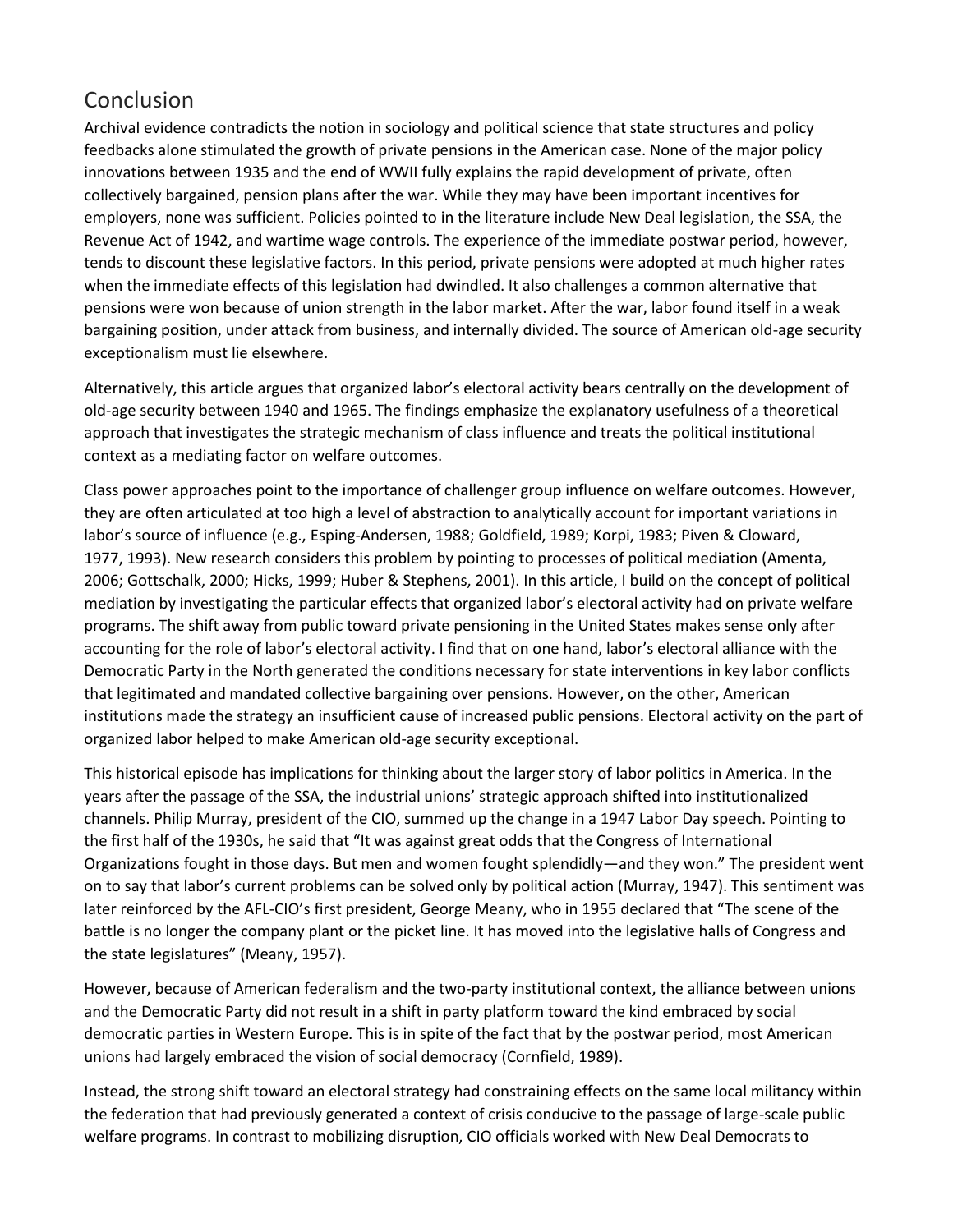promote responsible unionism (Lichtenstein, 1982, p. 44). In doing so, the CIO-Democrat alliance pivoted on the recognition of management's right-to-manage and the promotion of labor-management peace.<sup>12</sup> As a result, progressive Democrats pushed for more negotiated settlements between labor and management, such as occurred in the field of private pensioning, and the suppression of the widespread use of the sit-down tactic and other forms of disruption.

It would be misleading to conclude that the by hitching their fortunes to the Democratic Party, unions simply locked themselves into a barren marriage (Davis, 1980). The private sector gains that unions made because of interventions from the Democratic Party cannot be dismissed as irrelevant. Because of the rapid spread of pensions and other welfare plans, which included collectively bargained health plans, union members saw their quality of life drastically increase. And these collectively bargained plans triggered a diffusion of welfare plans to the nonunion corporate sector as well.

Yet these private gains brought with them deadly hidden costs for unions. As Cornfield (1986) demonstrates, the post-war decline in union membership was driven not simply by the slow disappearance of manufacturing, antilabor legislation or a business offensive, but also by, "the inability of unions to secure new members in the relatively stable, large establishments that insure their employees against the risk of illness, old age, and death" (p. 1126). Ironically, labor's greatest gains in the postwar period, which were facilitated by its role as a key political actor, were part and parcel of its slow shift into relative political marginality.

### Acknowledgments

I would like to thank Jonah Birch, Fred Block, Vivek Chibber, Frank Dobbin, Barry Eidlin, Jeff Goodwin, Jennifer Heerwig, Sanford Jacoby, Ira Katznelson, Steven Lukes, Aaron Major, Jeff Manza, Ann Shola Orloff, Glen Pine, Charles Post, Daisy Rooks, Klas Rönnbäck, Steven Sass, and Jim Wooten for helpful comments on this research. The help from the editor of *Work and Occupations* and the reviewers were also indispensable. I also thank the archivists at the Hagley Library and the Walter P. Reuther Library who were very helpful in sorting through the rich historical record.

# Declaration of Conflicting Interests

The author(s) declared no potential conflicts of interest with respect to the research, authorship, and/or publication of this article.

### Funding

The author(s) disclosed receipt of the following financial support for the research, authorship, and/or publication of this article: This work is supported by the Hagley Library, the Horowitz Foundation for Social Policy, and the National Science Foundation (award # SES-1002813).

### **Notes**

- 1 follow OECD standards and define public welfare programs as state-administered policies intended to reduce social risks associated with life in capitalist societies. Similarly, private programs are defined as employer administered.
- 2 Socioeconomic class constitutes just one of the multiple identities through which groups can form. Others may include ethnicity, citizenship, gender, occupation, economic sector, and so on. Each may entail their own unique access to resources and capabilities.
- 3 Roosevelt's famed Section 7(a), the so-called right to unionize clause, in the national industrial recovery act earned him many close allies in the CIO's top ranks (I. Bernstein, 1960).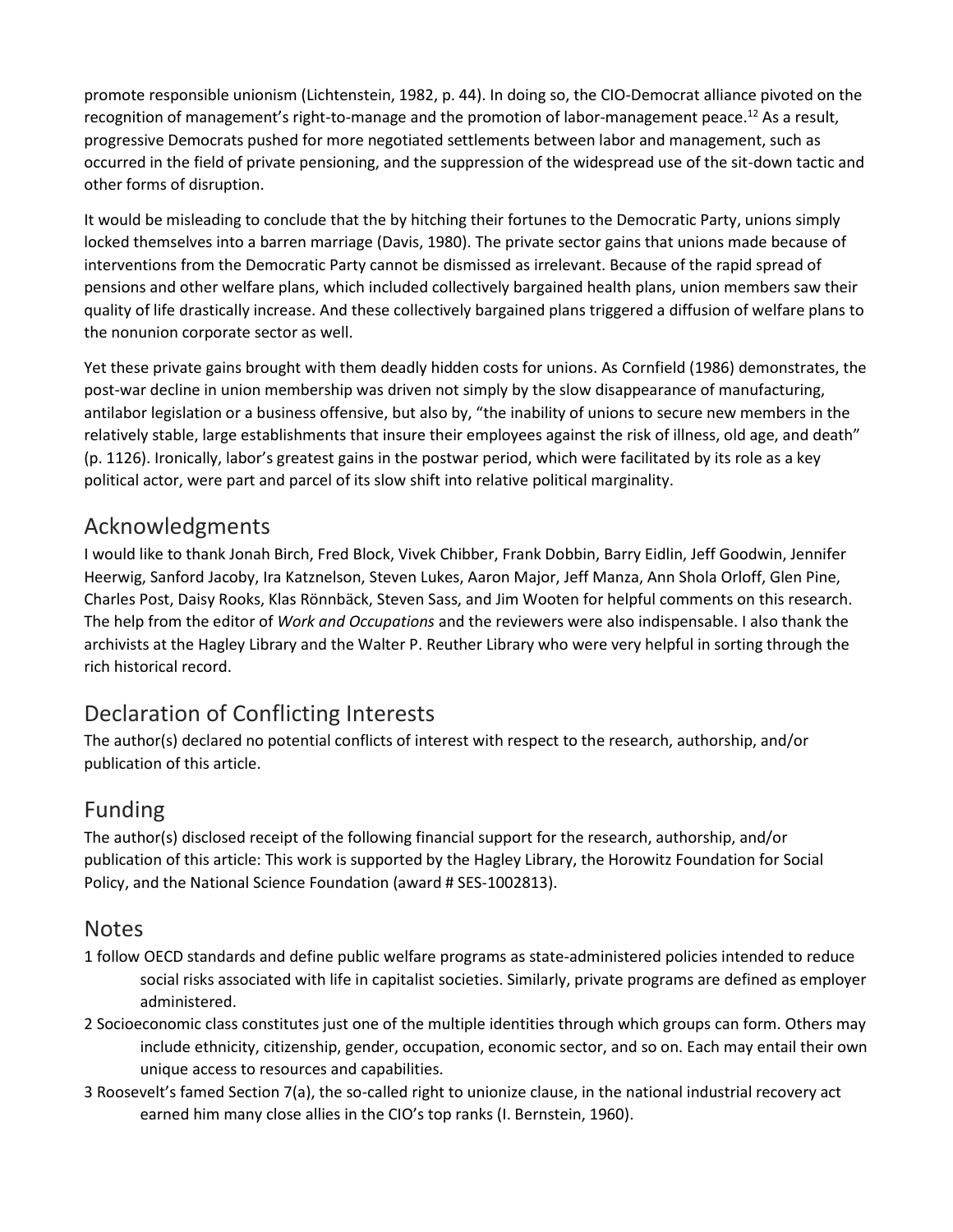- 4 Outside of the strongholds of the Democratic urban machines, the party lacked the organizational infrastructure to mobilize new urban populations to the polls. The CIO's organizing arm aimed to fill this gap (Greenstone, 1977, p. 51).
- 6 While these groups were included in 1950 and 1954, they were not able to immediately catch up with the rest of beneficiaries because the program required that participants contribute for at least five years before they were eligible for benefits (Katznelson, 2005, p. 43).
- 6 Alston and Ferrie (1999) use the mechanization of Southern agriculture as an explanation for Southern willingness to go along with the Great Society programs that were adopted by the Johnson Administration in the 1960s. The authors do not specifically claim that mechanization resulted in the 1950 and 1954 amendments to the SSA. Although my speculation that it did is not inconsistent with their view, more research is required to empirically make the case. It was also true that Republicans controlled Congress in 1954, so it was a period in which Southern Democrats had lost some of their ability to directly shape legislation (Katznelson, 2005, p. 42).
- 7 In both the 1948 and the 1954 data, the NICB sought so much information on company pensions that they divided the survey into separate parts, sending each part to different cooperating firms. The companies in each group, however, were chosen so as to be representative of different types of industries and different sizes of establishments. Questionnaires concerning wage earners and salaried earners were sent to different cooperating firms. In 1948, 360 firms reported on wage earners and pensioning and 474 firms reported on salaried workers and pensioning. Similarly, in 1954, 438 firms reported on wage earners and pensioning and 446 firms reported on salaried workers and pensioning.
- 8 The NLRB became more conservative in the context of WWII (Dubofsky, 1994, p. 161). And Taft–Hartley reformed the board's internal structure in 1947 by making the agency's general counsel independent of the board and presidentially appointed with a fixed term of office (Moe, 1987). This tied the board to politics and reduced its independence. At least one of the five board member slots becomes available each year and a new general counsel has to be appointed at least once every 4 years. Appointments are generally handled through the White House and a small number of high-ranking presidentially appointed figures in the Department of Labor. While this makes the politics of the board more volatile, it also increases the capacity of presidents to shape the board's orientation to decision making. This is why, despite being restructured by business interests, Truman was able to push the board to take a more pro-labor stance during his presidency.
- 9 Truman did set up the President's Commission on Migratory Labor in mid-1950, but it was largely a case of too little, too late. The commission concluded that employers exaggerated the need for foreign labor and that it was being used to depress domestic wages. However, because Truman did not display the same seriousness of action that he had in the CIO-led conflicts, the findings were largely ignored.
- 10 Like the CIO-PAC, the LLPE financed its activities from voluntary individual member donations instead of union treasuries.
- 11 The CIO-PAC and the LLPE electoral efforts in 1948 helped to defeat 78 representatives and nine senators that voted for Taft–Hartley (Witte, 1956, p. 413).
- 12 Business made the right-to-manage a central demand. In 1945, the Chamber of Commerce declared that "Industrial disputes can be minimized by full and genuine recognition of the inherent right and responsibility of management to exercise the usual rights incident of ownership of the enterprise and to direct its operation" (President's Labor-Management Conference, 1945).

#### References

Adema, W., Ladaique, M. (2009) How expensive is the welfare state? Gross and net indicators in the OECD social expenditure database (SOCX) *(OECD Social, Employment and Migration Working Papers No. 92)*, Paris, France: OECD Publishing.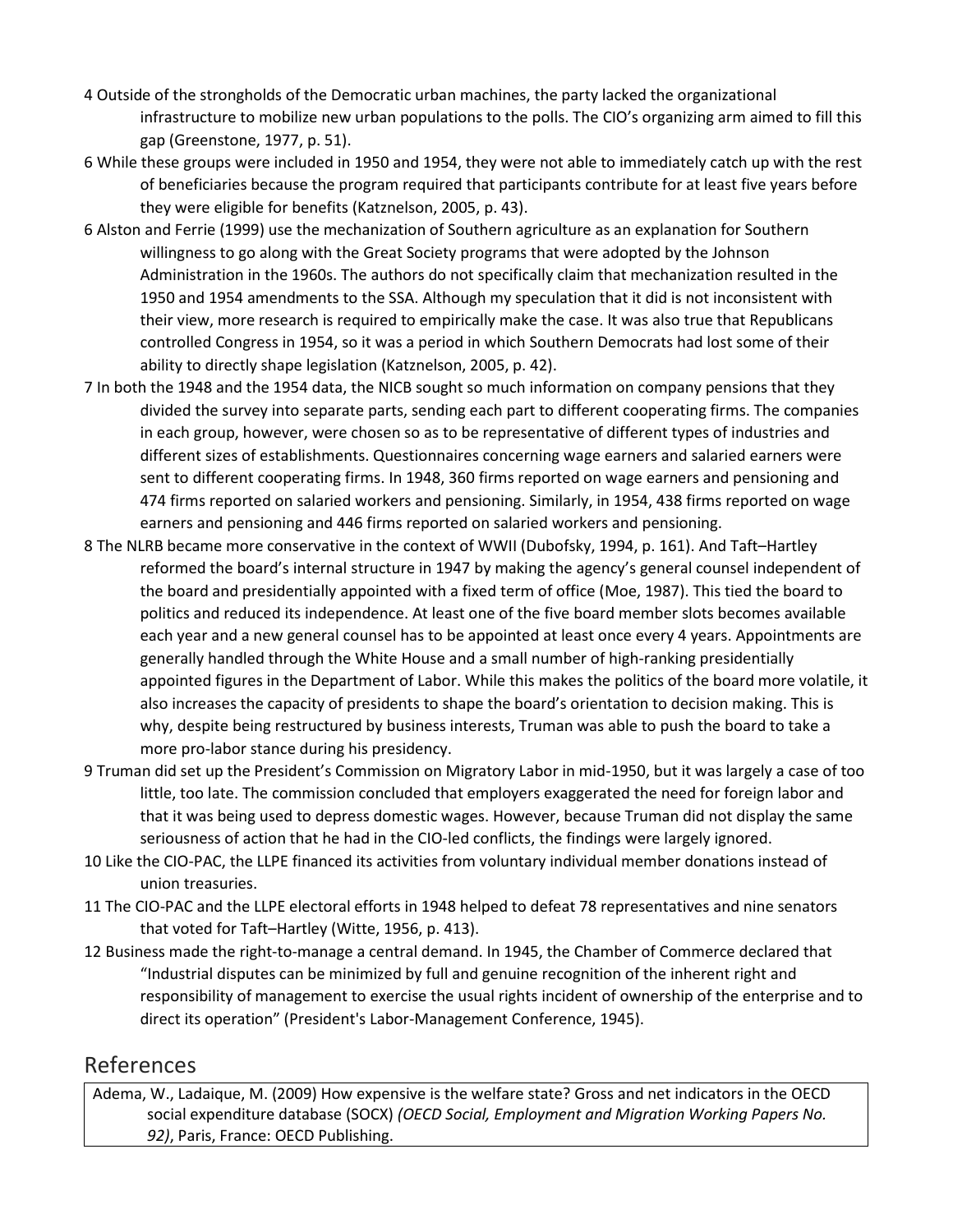Alston, L. J., Ferrie, J. P. (1999) Southern paternalism and the American welfare state, Cambridge, England: Cambridge University Press.

Amenta, E. (1998) Bold relief, Princeton, NJ: Princeton University Press.

Amenta, E. (2006) When movements matter, Princeton, NJ: Princeton University Press.

- Amenta, E., Caren, N., Chiarello, E., Su, Y. (2010) The political consequences of social movements. Annual Review of Sociology 36: 287–307.
- Amenta, E., & Halfmann, D. (2000). Wage wars: Institutional politics, the WPA, and the struggle for U.S. social policy. *American Sociological Review*, *65*, 506–528.

Amenta, E., Halfmann, D., Young, M. P. (1999) The strategies and contexts of social protest: Political mediation and the impact of the Townsend movement in California. Mobilization 4(1): 1–23.

Béland, D. (2005) Social security, Lawrence: University Press of Kansas.

Béland, D., Hacker, J. S. (2004) Ideas, private institutions and American State "Exceptionalism": The case of health and old-age insurance, 1915–1965. International Journal of Social Welfare 13: 42–54.

Bernstein, B. J. (1966) The Truman administration and the steel strike of 1946. The Journal of American History 52: 791–803.

Bernstein, I. (1960) The lean years, Boston, MA: Houghton Mifflin Press.

Brady, D. (2003) The politics of poverty: Left political institutions, the welfare state, and poverty. Social Forces 82: 557–588.

Burns, J. M. (2002) Roosevelt: The lion and the fox, San Diego, CA: Harcourt, Inc.

Congress of Industrial Organizations Executive Board. (1952). *Comment of the CIO Executive Board on the 1952 Elections* [Statement]. UAW President's Collection: Walter P. Reuther (Box 62, CIO Political Action Committee [five of seven] folder). Walter Reuther Memorial Archive, Detroit, MI.

Cornfield, D. B. (1986) Declining union membership in the post-World War II era: The united furniture workers of America, 1939–1982. American Journal of Sociology 91: 1112–1153.

Cornfield, D. B. (1989) Union decline and the political demands of organized labor. Work and Occupations 16: 292–322.

Cornfield, D. B., Fletcher, B. (1998) Institutional constraints on social movement "frame extension": Shifts in the legislative agenda of the American Federation of Labor, 1881–1955. Social Forces 76: 1305–1321.

Cornfield, D. B., McCammon, H. J.(2010) Approaching merger: The converging public policy agendas of the AFL and CIO, 1938–1955. In: Dyke, N. V., McCammon, H. J. (eds) Strategic

alliances, Minneapolis: University of Minnesota Press, pp. 79–98.

Davis, M. (1980) The Barren marriage of American labour and the Democratic Party. New Left Review 124: 43–84.

Dixon, M. (2012) Union threat, countermovement organization, and labor policy in the states, 1944–1960. Social Problems 57: 157–174.

Dobbin, F. R. (1992) The origins of private social insurance: Public policy and fringe benefits in America, 1920– 1950. The American Journal of Sociology 97: 1416–1450.

Dubofsky, M. (1994) The state & labor in modern America, Chapel Hill: University of North Carolina Press.

Duverger, M. (1954). *Political parties* (B. North & R. North, Trans). London, England: Methuen.

Employee Health and Benefits Committee. (1955). *Retirement Security in a Free Society 1955* [Report]. National Association of Manufacturers Collection (Series I, Box 274, Employee Benefits folder). Hagley Museum and Library, Wilmington, DE.

Esping-Andersen, G. (1988) Politics against markets, Princeton, NJ: Princeton University Press.

Esping-Andersen, G. (1990) The three worlds of welfare capitalism, Princeton, NJ: Princeton University Press.

Fones-Wolf, E. A. (1994) Selling free enterprise, Champaign: University of Illinois Press.

Ford Motor Company. (1947). *Agreement on Retirement Plan* [Report]. UAW President's Collection: Walter P. Reuther (Box 99, Ford Department Pension Plan folder). Walter Reuther Memorial Archive, Detroit, MI.

Foster, J. C. (1975). *The union politic*. St. Louis: University of Missouri Press.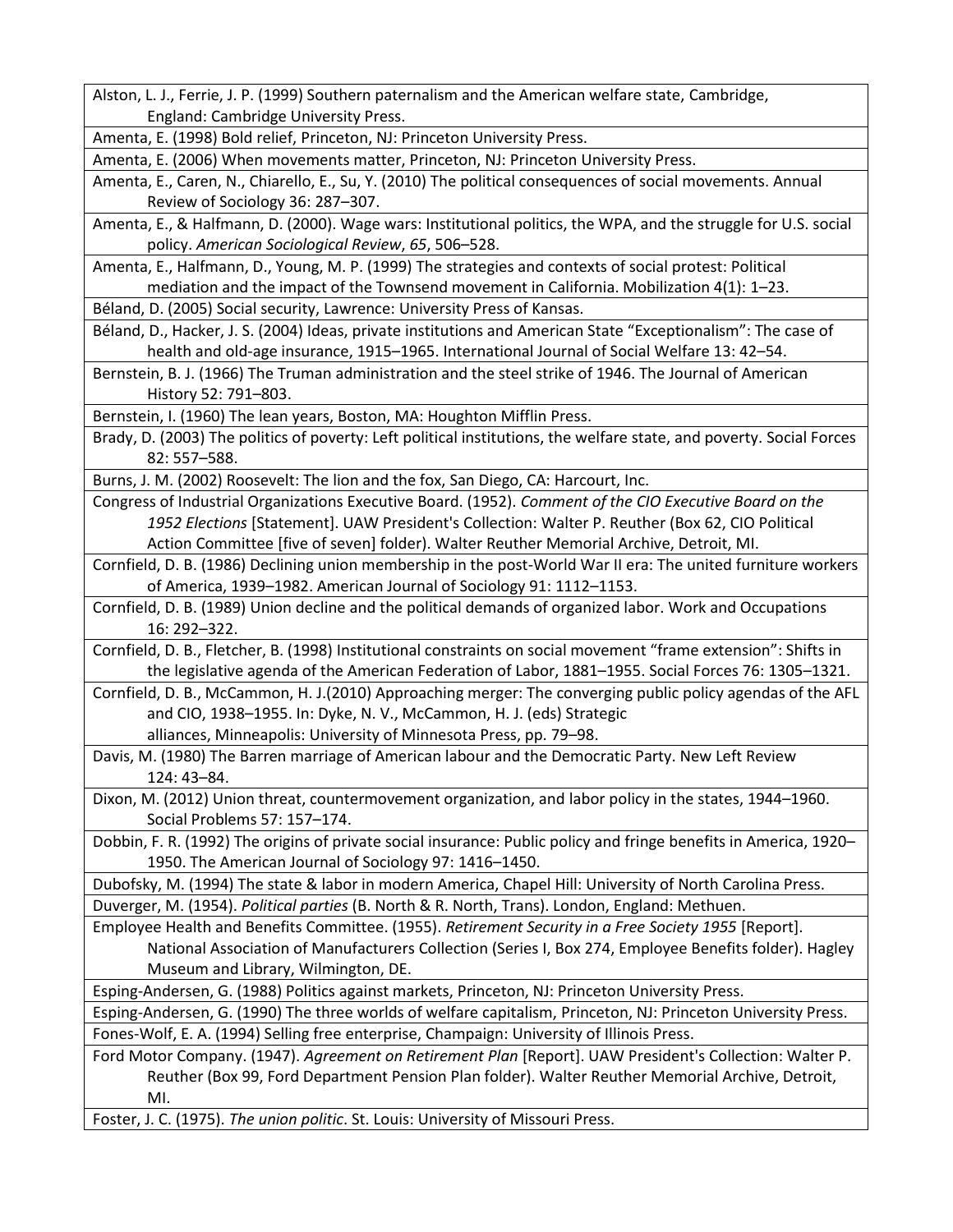Ganz, M. (2009) Why David sometimes wins, Oxford, England: Oxford University Press.

Goldfield, M. (1989) Worker insurgency, radical organization, and new deal labor legislation. American Political Science Review 83: 1257–1282.

Gottschalk, M. (2000) The shadow welfare state, Ithaca: Cornell University Press.

Greenstone, J. D. (1977) Labor in American politics, Chicago, IL: University of Chicago Press (Original work published in 1969).

Grubbs, D. H. (1975) Prelude to Chavez: The national farm labor union in California. Labor History 16: 453– 469.

Hacker, J. S. (1998) The historical logic of national health insurance: Structure and sequence in the development of British, Canadian, and U.S. Medical Policy. Studies in American Political Development 12: 57–130.

Hacker, J. S. (2002) The divided welfare state, Cambridge, England: Cambridge University Press.

Hacker, J. S., Pierson, P. (2002) Business power and social policy: Employers and the formation of the American Welfare State. Politics and Society 30: 277–324.

Hacker, J. S., Pierson, P. (2010) Winner-take-all politics, New York, NY: Simon & Schuster.

Harbinson, F. H., Spencer, R. C. (1954) The politics of collective bargaining: The postwar record in steel. The American Political Science Review 48: 705–720.

Hawley, E. W. (1966) The politics of the Mexican Labor Issue, 1950–1965. Agricultural History 40: 157–176.

Hedström, P. (2005) Dissecting the social, Cambridge, England: Cambridge University Press.

Hedström, P., Udehn, L.(2009) Analytical sociology and theories of the middle range. In: Hedström, P., Bearman, P. (eds) The Oxford handbook of analytical sociology, Oxford, England: Oxford University Press, pp. 25–50.

Hicks, A. (1999) Social democracy and welfare capitalism, Ithaca: Cornell University Press.

Hicks, A., Misra, J., Ng, T. N. (1995) The programmatic emergence of the social security state. American Sociological Review 60: 329–349.

Hooks, G., McQueen, B. (2010) American exceptionalism revisited: The military-industrial complex, racial tension, and the underdeveloped welfare state. American Sociological Review 75: 185–204.

Howard, C. (1997) The hidden welfare state, Princeton, NJ: Princeton University Press.

Huber, E., Stephens, J. (2001) Development and crisis in the welfare state, Chicago, IL: University of Chicago Press.

Immergut, E. (1992) The political construction of interests, New York, NY: Cambridge University Press.

Jacoby, S. D. (2004). *Employing bureaucracy* (Rev. ed.). Mahwah, NJ: Elbaum.

Jenkins, J. C., Perrow, C. (1977) Insurgency of the powerless: Farm worker movements (1946–1972). American Sociological Review 42: 249–268.

Jenkins, J. C., Leicht, K. T., Wendt, H. (2006) Class forces, political institutions, and state intervention: Subnational economic development policy in the United States, 1971–1990. American Journal of Sociology 111: 1122–1180.

Katznelson, I. (2005) When affirmative action was White, New York, NY: Norton.

Katznelson, I., Geiger, K., Kryder, D. (1993) Limiting liberalism: The Southern veto in Congress, 1933–1950. Political Science Quarterly 108: 283–306.

Klein, J. (2003) For all these rights, Princeton, NJ: Princeton University Press.

Korpi, W. (1983) The democratic class struggle, London, England: Routledge & Kegan Paul.

Korpi, W. (1989) Power, politics, and state autonomy in the development of social citizenship: Social rights during sickness in eighteen OECD countries since 1930. American Sociological Review 54: 309–328.

Korpi, W. (2006) Power resources and employer-centered approaches in explanations of welfare states and varieties of capitalism: Protagonists, consenters, and antagonists. World Politics 58: 167–206.

Korpi, W., Palme, J. (2003) New politics and class politics in the context of austerity and globalization: Welfare state regress in 18 countries, 1975–95. American Political Science Review 97: 425–446.

Leeds, M. (1950) The AFL in the 1948 elections. Social Research 17: 207–218.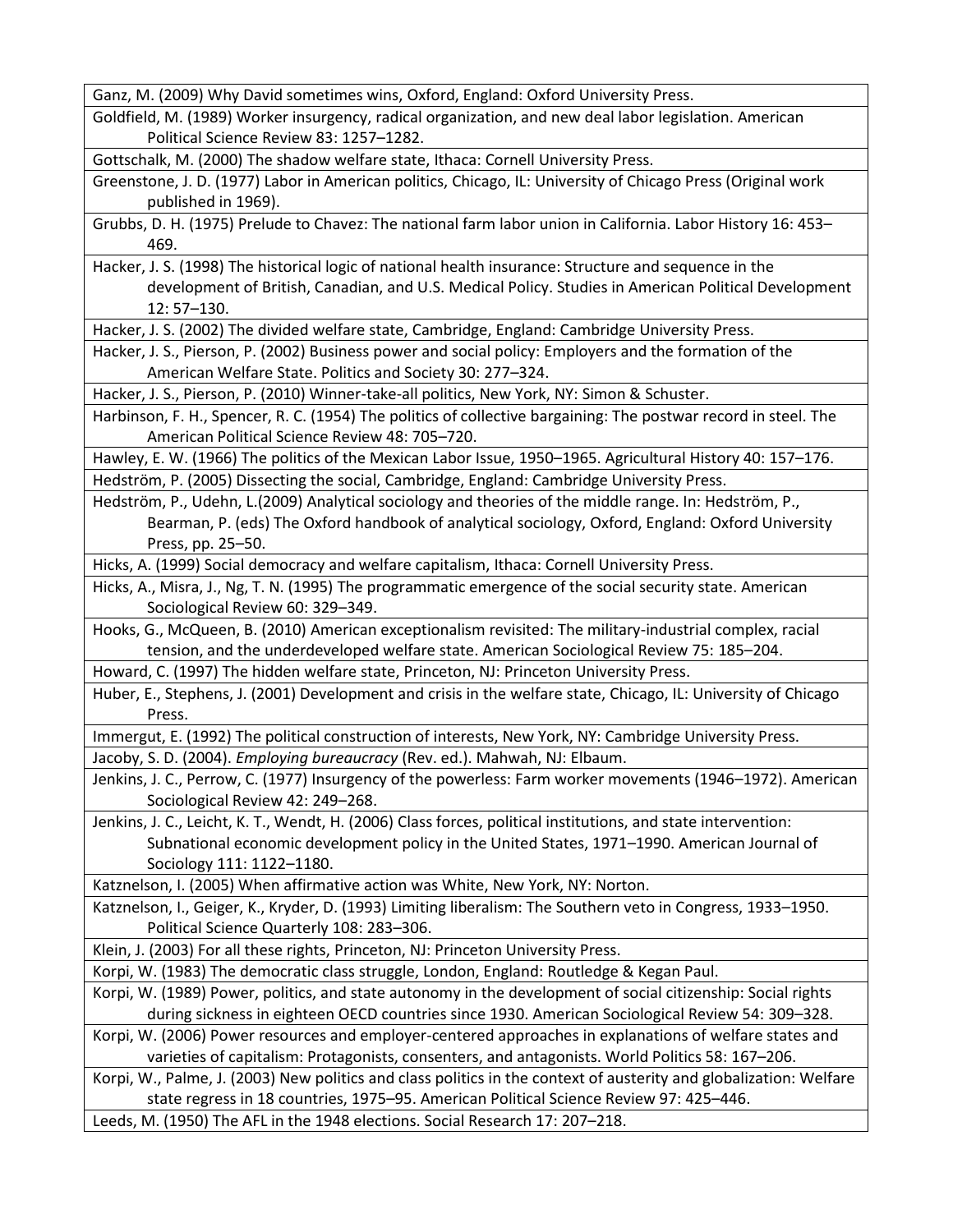Lichtenstein, N. (1982) Labor's war at home: The CIO in World War II, Cambridge, England: Cambridge University Press.

Lipset, S. M., Marks, G. (2000) It didn't happen here, New York, NY: W.W. Norton.

Macaulay, H. (1959). *Fringe benefits and their federal tax treatment*. New York, NY: Columbia University Press. Marks, G. (1989) Unions in politics, Princeton, NJ: Princeton University Press.

Meany, G. (1957). *Organized Labor's Program to Organize the Legislative Halls* [NAM pamphlet]. UAW President's Collection: Walter P. Reuther (Box 432). Walter Reuther Memorial Archive, Detroit, MI.

Meyer, D. S., Jenness, V., Ingram, H. (2005) Routing the opposition: Social movements, public policy, and democracy, Minneapolis: University of Minnesota Press.

Mills, C. W. (1948) The new men of power, New York, NY: Harcourt, Brace & World.

Misra, J. (2002) Class, race, and gender and theorizing welfare states. Research in Political Sociology 11: 53– 77.

Moe, T. M. (1987) Interests, institutions, and positive theory: The politics of the NLRB. Studies in American Political Development 2: 236–299.

Munnell, A. H. (1979) The future of the U.S. pension system. In: Campbell, C. D. (ed.) Financing social security, Washington, DC: American Enterprise Institute for Public Policy Research, pp. 233–267.

Munts, R. (1967). *Bargaining for health*. Madison: University of Wisconsin Press.

Murray, P. (1947). *Labor Day Speech 1947*. UAW President's Collection: Walter P. Reuther (Box 142, PAC 1947 folder). Walter Reuther Memorial Archive, Detroit, MI.

Myles, J. (1989) Old age in the welfare state, Lawrence: University Press of Kansas.

Myles, J., Pierson, P.(2001) The comparative political economy of pension reform. In: Pierson, P. (ed.) The new politics of the welfare state, Oxford, England: Oxford University Press, pp. 305–333.

National Association of Manufacturers. (1948). *Report of the Sub-Committee on Company-Established Employee Benefit Programs* [Committee minutes]. National Association of Manufacturers Collection, NAM Committee Records (Box 153, NAM Committee Minutes 1948 Jan–March folder). Hagley Museum and Library, Wilmington, DE.

National Association of Manufacturers. (1949, November 2). *Company-Established Employee Benefit Program Subcommittee* [Committee minutes]. National Association of Manufacturers Collection, NAM Committee Records (Box 154, NAM Committee Minutes 1949 Nov–Dec folder). Hagley Museum and Library, Wilmington, DE.

National Association of Manufacturers. (1956). *Organized Labor's Program to Organize the Legislative Halls* [Pamphlet]. UAW President's Collection: Walter P. Reuther (Box 432). Walter Reuther Memorial Archive, Detroit, MI.

National Industrial Conference Board (1939) Company pension plans and the Social Security Act *(Studies in Personnel Policy No. 16)*, New York, NY: Author.

National Industrial Conference Board (1947) Personnel activities in American Business Rev. Ed*. (Studies in Personnel Policy No. 86)*, New York, NY: Author.

National Industrial Conference Board (1948) Personnel practices in factory and office *(Studies in Personnel Policy No. 88, 4th ed.)*, New York, NY: Author.

National Industrial Conference Board (1950a) Pensions *(Studies in Personnel Policy No. 103)*, New York, NY: Author.

National Industrial Conference Board (1950b) What happened in the 1949 wage negotiations *(Studies in Personnel Policy No. 105)*, New York, NY: Author.

National Industrial Conference Board (1954) Personnel practices in factory and office *(Studies in Personnel Policy No. 145, 5th ed.)*, New York, NY: Author.

Offe, C. (1984) Contradictions of the welfare state, Boston, MA: MIT Press.

Organisation for Economic Co-operation and Development. (2009). *Pensions at a glance 2009: Retirementincome systems in OECD countries.* Retrieved from [www.oecd.org/els/social/pensions/PAG\)](http://www.oecd.org/els/social/pensions/PAG).

Orloff, A. S. (1993) Politics of pensions, Madison: University of Wisconsin Press.